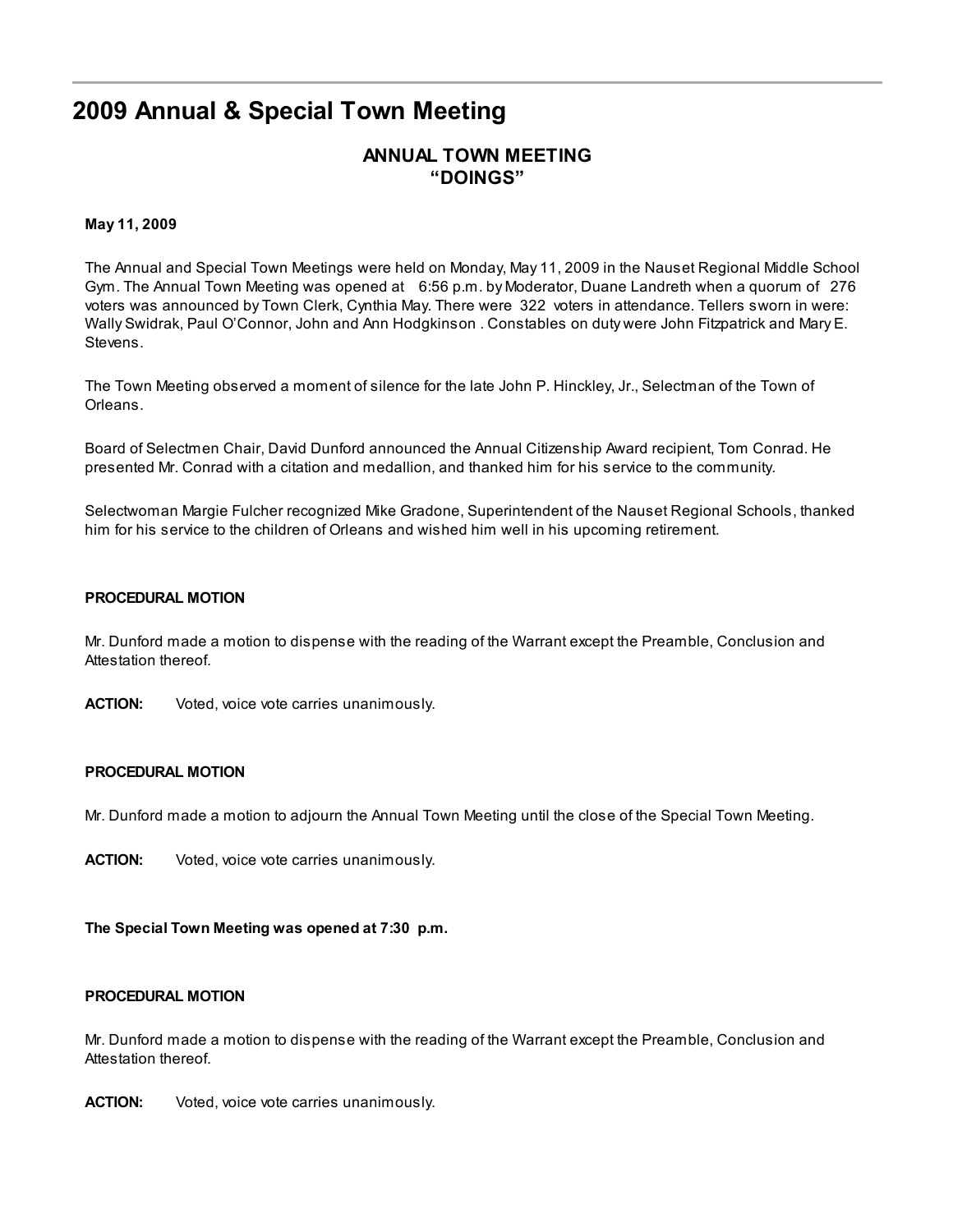#### PROCEDURAL MOTION

Mr. Dunford made a motion that all Town Officials or department managers or their duly designated representatives, required to attend Town Meeting pursuant to Section 2-7-3 of the charter, all of whom are not residents of the Town of Orleans, be permitted to address the Special Town Meeting on matters affecting their office or department.

ACTION: Voted, voice vote carries unanimously.

#### ARTICLE 1. PAY BILLS OF PRIOR YEARS

To see if the Town will vote to transfer from available funds a sum of money to pay bills of prior years under the provisions of Chapter 179, Acts of 1941, as amended, or to take any other action relative thereto. (9/10 vote required)

MOTION: To indefinitely postpone Article #1.

ACTION: Voted, voice vote carries unanimously.

## ARTICLE 2. TRANSFER ARTICLE

To see if the Town will vote to transfer from available funds and/or authorize the transfer from various line items within current appropriations, such sums of money as necessary to supplement the operating budgets of the various Town departments for Fiscal Year 2009 as follows:

- Transfer the sum of Twenty-Five Thousand and 00/100 Dollars (\$25,000.00) from the Water Department Capital Outlay Account, of which Twenty-Two Thousand and 00/100 Dollars (\$22,000.00) was for the replacement of a pickup truck and Three Thousand and 00/100 Dollars (\$3,000.00) was for the replacement of undersized mains, to the Water Department Capital Outlay Account for the purpose of recoating the roof of Water Tank Number 1;
- Transfer the sum of Fifty-Seven Thousand and 00/100 Dollars (\$57,000.00), or any other sum, from the Water Reserve Account to the Water Department Expense Account;
- Transfer a sufficient sum from the Water Department Salary Account to the Water Department Expense Account;
- Transfer the sum of Four Thousand Eight Hundred Twenty and 00/100 Dollars (\$4,820.00), or any other sum, from the Water Service Connection Funds Reserved for Appropriation Account to the Water Service Connection Account;
- Transfer the sum of Ten Thousand and 00/100 Dollars (\$10,000.00), or any other sum, from the Cable Fees Reserve for Appropriations Account to the Media Operations Expense Account. (Simple Majority Vote Required)

MOTION: To accept and adopt Article #2 and the following transfers be made from available funds for the purpose(s) set forth in the article.

Transfer the sum of Twenty-Five Thousand and 00/100 Dollars (\$25,000.00) from the Water Department Capital Outlay Account, of which Twenty-Two Thousand and 00/100 Dollars (\$22,000.00) was for the replacement of a pickup truck and Three Thousand and 00/100 Dollars (\$3,000.00) was for the replacement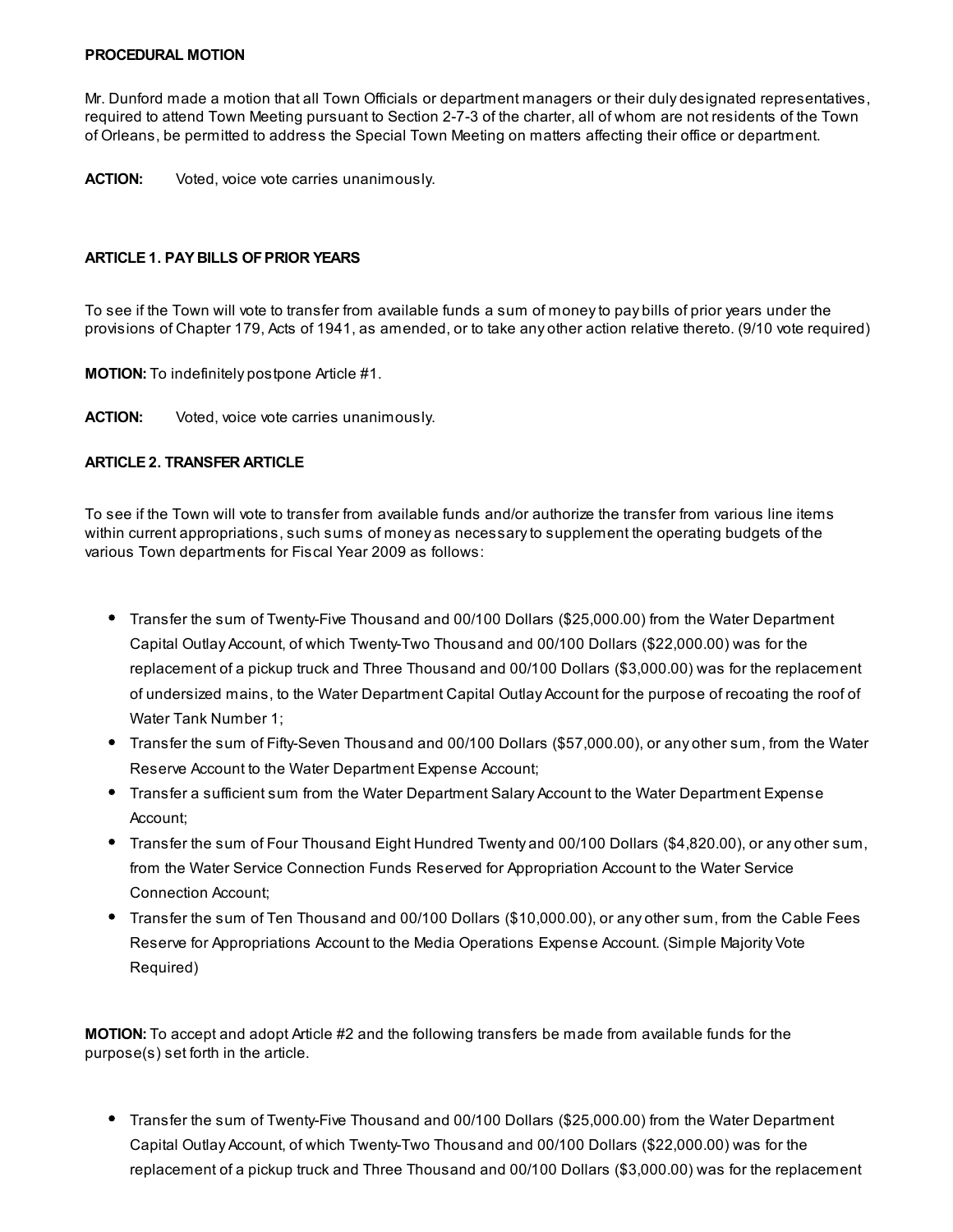of undersized mains, to the Water Department Capital Outlay Account for the purpose of recoating the roof of Water Tank Number 1;

- Transfer the sum of Fifty-Six Thousand and 00/100 Dollars (\$56,000.00) from the Water Surplus Fund and One Thousand and 00/100 Dollars (\$1,000.00) from the Water Department Salary Account to the Water Department Expense Account;
- Transfer the sum of Four Thousand Eight Hundred Twenty and 00/100 Dollars (\$4,820.00) from the Water Service Connection Funds Reserved for Appropriation Account to the Water Service Connection Account;
- Transfer the sum of Ten Thousand and 00/100 Dollars (\$10,000.00) from the Cable Fees Reserve for Appropriations Account to the Media Operations Expense Account.

ACTION: Voted, voice vote carries unanimously.

## **ARTICLE 3. CLOSING ARTICLE**

And to act on any other business that may legally come before the meeting. (Simple Majority Vote Required)

MOTION: To adjourn this meeting.

**ACTION:** Voted, voice vote carries unanimously.

## The Special Town Meeting was adjourned at 7:07 p.m.

## PROCEDURAL MOTION

.

Mr. Dunford moved that all Town Officials or department managers or their duly designated representatives, required to attend Town Meeting pursuant to Section 2-7-3 of the charter, and Hans Baumhauer, Nauset Regional School District Business Manager, and Mary Corr, Orleans Chamber of Commerce Executive Director, who are not residents of the Town of Orleans, be permitted to address the Town Meeting on matters affecting their office, department or organization, or projects for which they have performed services for the Town.

**ACTION:** Voted, voice vote carries unanimously.

## ARTICLE 1. REPORT OFTHE SELECTMEN, TOWN OFFICERS AND SPECIAL COMMITTEES

To act upon the Annual Report of the Board of Selectmen, Town Officers and other Special Committees. (Simple Majority Vote Required)

MOTION: To accept and adopt the report of the Selectmen, Town Officers and all Town Committees, Commissions and Boards as published in the 2008 Annual Town Report and hear the report(s) of any other Town Committee reporting to the Town Meeting.

## Planning Board Report on the Orleans Comprehensive Plan

Presented by Seth Wilkinson, Vice Chairman

As required by the Orleans Town Charter, I will give you a brief update on the year's progress in implementing the Orleans Comprehensive Plan.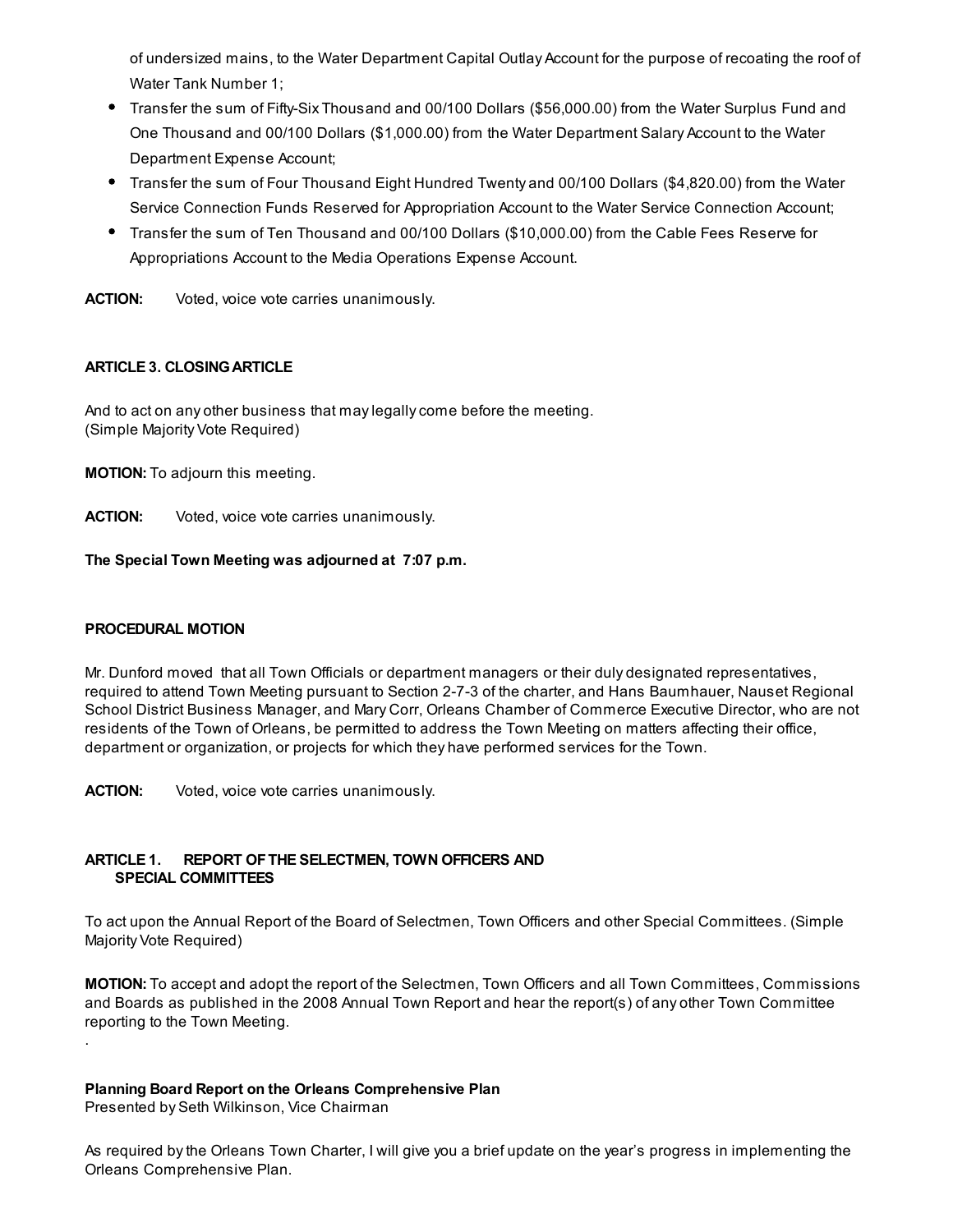As you know, the Special Town Meeting last fall approved the draft Comprehensive Wastewater Management Plan. The plan is a key component to future planning in a number of areas, including environmental protection, land use planning, economic development, and affordable housing. The approval in October set in motion a series of steps to finalize the plan and prepare for final design and Phase 1 of construction. Studies of the Tri-town Septage Facility site have yielded positive results about the suitability of the site for wastewater treatment and disposal. A study of potential regionalization with Brewster and Eastham is underway to determine whether the towns can save money by working cooperatively. The Board of Selectmen has begun meeting with its counterparts in those towns to work through issues of mutual interest at the Tri-town site. Finally, our consultant is in the process of working with state and County officials on early permitting of the plan.

Affordable housing is another area where progress has been made in the last year. The John P. Hinckley Jr. affordable housing project planned for 257 Route 6A is currently out to bid as a 4-unit townhouse project for qualified homebuyers. The Town is also working towards a program of purchasing existing condominium units for affordable housing. These two programs have been supported thus far through Community Preservation Act funds, and Article 4 tonight will request your approval of their continued funding.

The other major effort of note concerns the Orleans Village Center. The Planning Board has successfully proposed several zoning changes in past years to make the Village Center function better, and we thank you for your past recognition that the district deserves our attention. Further progress on the Village Center will be contingent upon your local officials having good information about the local economy in order to prepare for an economically viable downtown in the future. Article 8 of tonight's meeting requests your approval of funding to develop a business market analysis that we can use as the basis for future planning. We hope you will consider this funding at its due time.

The Town continues to work hard to maintain its public facilities in difficult fiscal times. This is evidenced in the Capital Improvement Plan, which projects costs for Water Department equipment, improvements to the Highway Garage, and investments in our beaches and public landings among other things. The comprehensive plan recommends that Orleans be pro-active in maintaining its assets, and we encourage your support of sound longterm planning.

Town Hall is becoming more accessible to residents, primarily through advances allowed by the internet. The Town's mapping system continues to be maintained to provide open access to information about the Town to all interested citizens. This is a step that other towns are taking, and we are pleased that Orleans is serving its residents with available modern technology.

The Planning Board is privileged to have a town plan that is reflective of the needs and interests of its residents. We will continue to bring forward to you recommendations for short and long-range items that we think are necessary to preserve and improve Orleans.

**ACTION:** Voted, voice vote carries unanimously.

## ARTICLE 2. TOWN / SCHOOL BUDGET (FY10)

To see if the Town will vote to raise and appropriate and/or transfer from available funds a sum of money to fund and pay departmental expenses for the fiscal year commencing July 1, 2009 and ending June 30, 2010 and to authorize the Board of Selectmen to sell, trade, lease or exchange or otherwise dispose of old equipment or vehicles deemed advisable and in the best interest of the Town. The proceeds from any such disposition to be applied toward the cost of acquiring said equipment or service as the case may be, or to take any other action relative thereto. (Simple Majority Vote Required)

**MOTION:** To accept and adopt Article #1 and that the Town Meeting adopt the Selectmen's adopted FY10 budget as printed in the warrant and that the sum of Twenty Five Million Four Hundred Seventy Nine Thousand Three Hundred Eighty Two and 00/100 Dollars (\$25,479,382.00) be raised and appropriated, and the sum of Six Hundred Ninety One Thousand One Hundred Thirty Eight and 00/100 Dollars (\$691,138.00) be transferred from the Community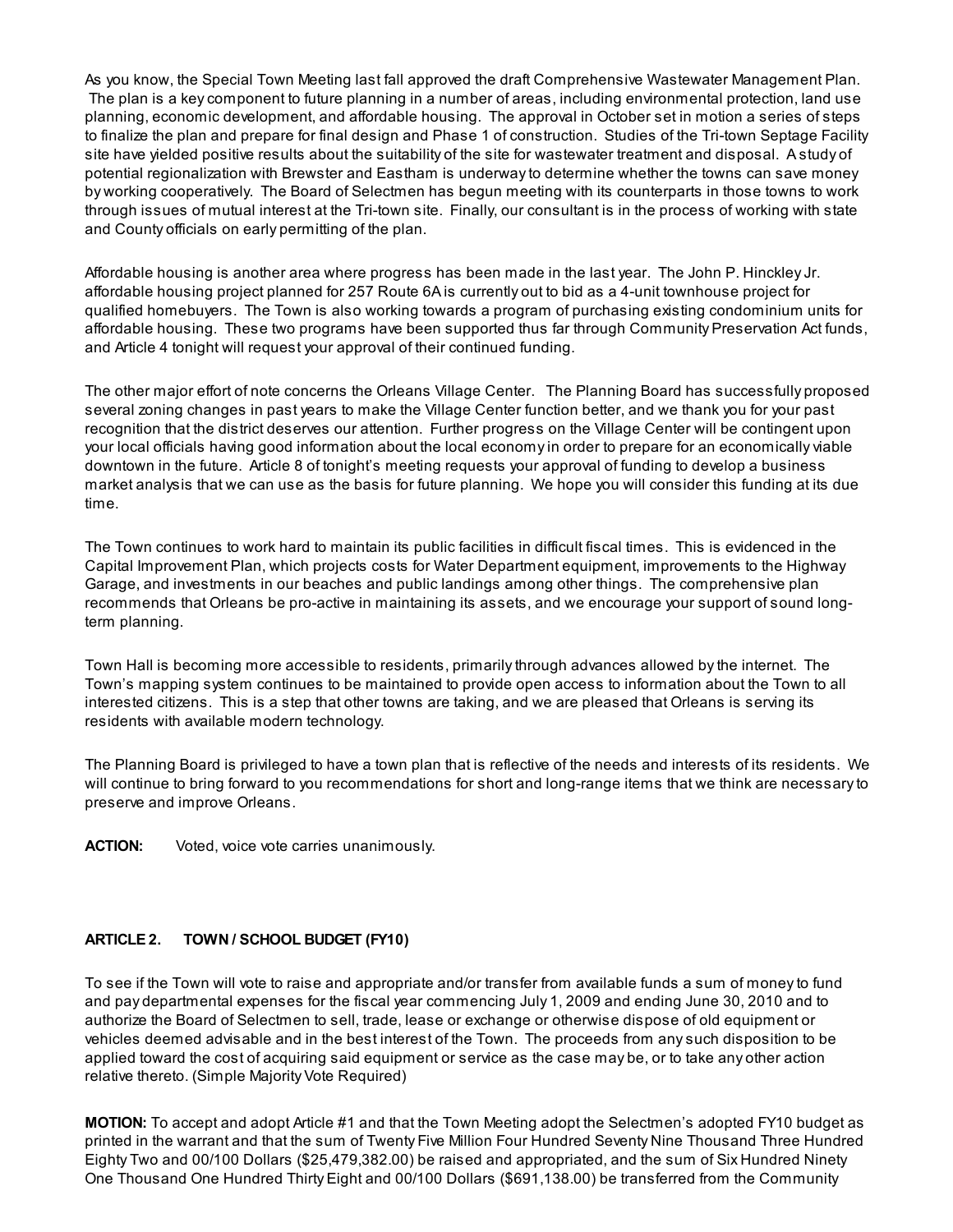Preservation Fund, and the sum of Five Hundred Sixty Nine Thousand and 00/100 Dollars (\$569,000.00) be transferred from the Ambulance Receipts for Reserve for Appropriation Account, and the sum of One Hundred Thousand and 00/100 Dollars (\$100,000.00) be transferred from the Cable Fees Reserve for Appropriations Account, and the sum of Fifty Thousand and 00/100 Dollars (\$50,000.00) be transferred from the Municipal Insurance Fund, and the sum of One Hundred and Ten Thousand and 00/100 Dollars (\$110,000.00) be transferred from the Water Ways Improvement Account, and the sum of Five Thousand and 00/100 (\$5,000.00) be transferred from the Water Pollution Abatement Trust, and the sum of Sixteen Thousand and 00/100 Dollars (\$16,000.00) be transferred from the Wetlands Protection Fund, and the sum of Eleven Thousand Seven Hundred Ninety and 00/100 Dollars (\$11,790.00) be transferred from the Fund Balance Reserve for Premiums on Bond Issue, for a total appropriation of Twenty Seven Million Thirty Two Thousand Three Hundred Ten and 00/100 Dollars (\$27,032,310.00).

ACTION: Voted, voice vote carries unanimously.

## FY 2010 [Operating](http://www.town.orleans.ma.us/Pages/OrleansMA_Clerk/Budget-FY2010-ATM.pdf) Budget as Approved at Anual Town Meeting

## ARTICLE 3. CAPITAL IMPROVEMENTS PLAN

To see if the Town will vote pursuant to CHAPTER 8 FINANCIAL PROVISIONS AND PROCEDURES, Section 7, Action of Town Meeting, Subsection 8\_7\_1 of the Orleans Home Rule Charter, to act on the Capital Improvements Plan as published in the Warrant, by adopting said Plan with or without amendments thereto, which amendments may include an increase or decrease in the amount of money allocated to any particular line item contained therein, the addition of new line items or the deletion of line items contained therein, or to take any other action relative thereto. (Simple Majority Vote Required)

MOTION: To accept and adopt Article #3 and that pursuant to Chapter 8, Financial Provisions and Procedures, Section 7, Action of Town Meeting, Sub-section 8-7-1 of the Orleans Home Rule Charter, the Town Meeting accept the Capital Improvement Plan as printed in the warrant. the town meeting for approval.

ACTION: Voted, voice vote carries by the necessary majority...

## ARTICLE 4. FUND COMMUNITY PRESERVATION ACT PROGRAM BUDGET

To see if the Town will vote to act on the report of the Community Preservation Committee on the Fiscal Year 2010 Community Preservation budget and to appropriate or reserve for later appropriation monies from the Community Preservation Fund's Annual Revenues and/or available funds for the payment of debt service, the undertaking of Community Preservation projects, the Administrative Expenses of the Community Preservation Committee and all other necessary and proper expenses for FY10, and to modify the actions taken under prior Community Preservation budgets as they pertain to Project #3, Hinckley Affordable Housing to the extent necessary, or to take any other action relative thereto. (Simple Majority Vote Required)

MOTION: To accept and adopt Article #4as printed in the warrant and that the sum of One Million Six Hundred Nineteen Thousand Four Hundred Eight and 00/100 Dollars (\$1,619,408.00) be transferred from the Community Preservation Fund for the purposes and in the amounts set forth in the article, except that under Appropriation line 10) Committee Expense, the sum under Fund Balance shall be reduced by \$1,000.00 from \$30,000.00 to \$29,000.00, and that the total under Committee Expense be reduced from \$38,500.00 to \$37,500.00, and that the grand total under fund balance be reduced from \$265,400 to \$264,400 and the total of all items be reduced from \$1,620,408.00 to 1,619,408.00, and further that all prior actions taken by Town Meeting with respect to Project # 3 (Route 6A Affordable Housing Project) are hereby modified so as to be consistent with this vote.

ACTION: Voted, voice vote carries unanimously.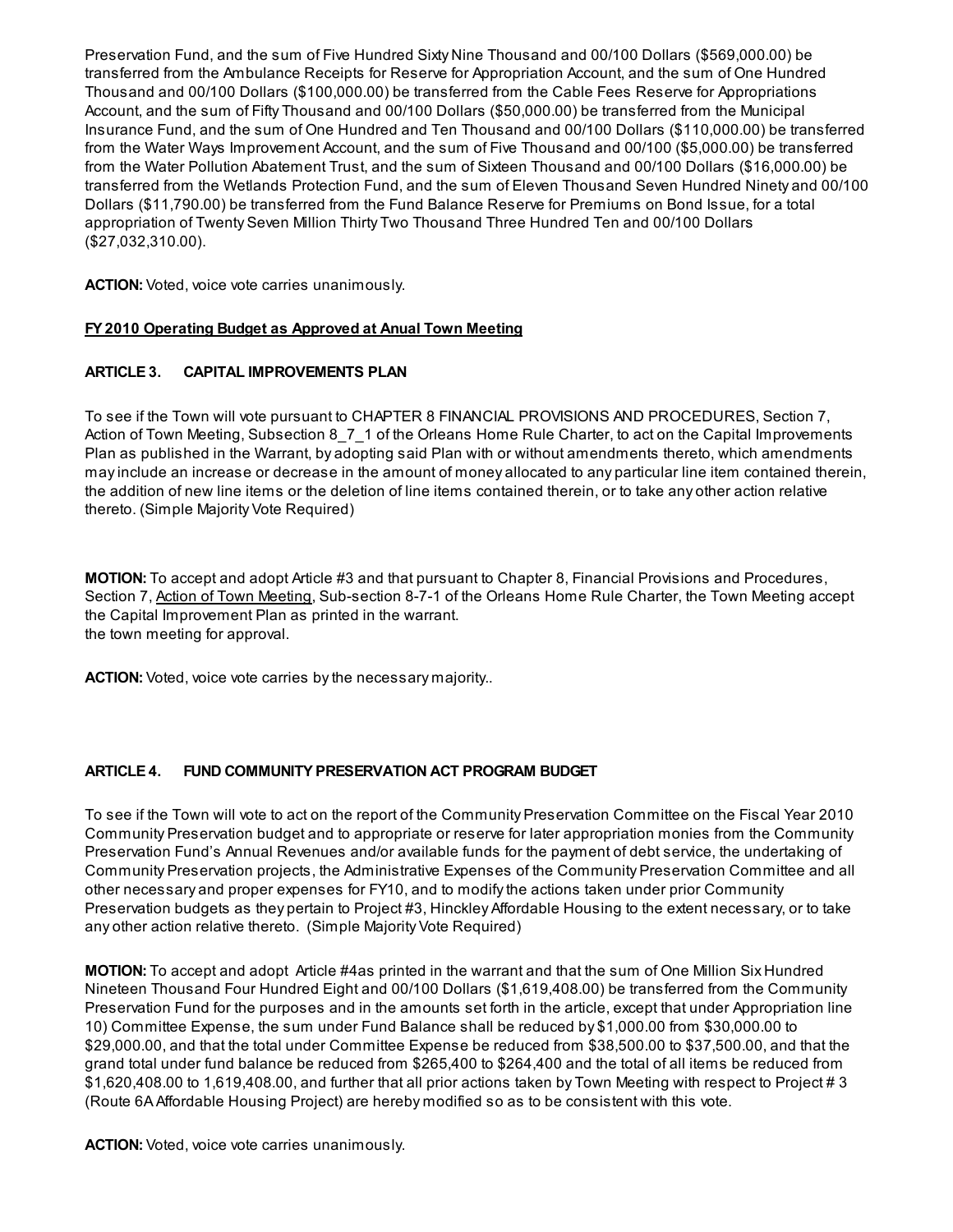#### ARTICLE 5. HIGHWAY DEPARTMENT – WATER QUALITY DRAINAGE IMPROVEMENTS

To see if the Town will vote to raise and appropriate, borrow and/or transfer from available funds the sum of One Hundred Fifty Thousand and 00/100 Dollars (\$150,000.00), or any other sum, for the purpose of funding the design and construction of improvements to the town's drainage infrastructure systems, including all expenses incidental and related thereto; provided however that such vote shall not take effect until the Town votes to exempt from the limitations of total taxes imposed by Massachusetts General Law Chapter 59 § 21C (Proposition 2 1/2) amounts required to pay the principal and interest of the borrowing approved by such vote, and further authorize the Board of Selectmen and/or Town Administrator to apply for and accept any Federal, State, County or other funds that may be available for this purpose, and to enter into Intermunicipal Agreements for acceptance of any such grants or funds which shall be used to offset the total appropriation authorized herein, or to take any other action relative thereto. (2/3 Vote Required)

MOTION: To accept and adopt Article #5 as printed in the warrant and that the sum of One Hundred Fifty Thousand and 00/100 Dollars (\$150,000.00) be appropriated for this purpose and for costs incidental and related thereto, to raise such appropriation the Treasurer, with approval of the Board of Selectmen, is authorized to borrow the sum of One Hundred Fifty Thousand and 00/100 Dollars (\$150,000.00), pursuant to Massachusetts General Laws Chapter 44, Section 7 Clauses (1) and (6), or pursuant to any other enabling authority, and to issue bonds or notes of the Town therefor, provided however that this vote shall not take effect until the Town votes to exempt from the limitations on total taxes imposed by the Massachusetts General Laws Chapter 59 Section 21C (Proposition 2 ½ so called) the amounts required to pay the principal and interest on the borrowing approved by such vote.

ACTION: Voted, voice vote carries unanimously.

.

## ARTICLE 6. HIGHWAY DEPARTMENT – TOWN PAVEMENT MANAGEMENT PROGRAM

To see if the Town will vote to raise and appropriate, borrow and/or transfer from available funds the sum of Three Hundred Thousand and 00/100 Dollars (\$300,000.00) for the purpose of funding the local share of the town's ongoing pavement management program to repair, resurface, and reconstruct town roadways, including all expenses incidental and related thereto; provided however that such vote shall not take effect until the Town votes to exempt from the limitations of total taxes imposed by Massachusetts General Law Chapter 59 § 21 C (Proposition 2 1/2) amounts required to pay the principal and interest of the borrowing approved by such vote and further authorize the Board of Selectmen and/or Town Administrator to apply for and accept any Federal, State, County or other funds that may be available for this purpose and to enter into Intermunicipal Agreements for acceptance of any such grants or funds which shall be used to offset the total appropriation authorized herein, or to take any other action relative thereto. (2/3 Vote Required)

MOTION: To accept and adopt Article #6 as printed in the warrant and that the sum of Three Hundred Thousand and 00/100 Dollars (\$300,000.00) be appropriated for this purpose and for costs incidental and related thereto, to raise such appropriation the Treasurer, with approval of the Board of Selectmen, is authorized to borrow the sum of Three Hundred Thousand and 00/100 Dollars (\$300,000.00), pursuant to Massachusetts General Laws Chapter 44, Section 7 Clauses (1), (5) and (6), or any other enabling authority, and to issue bonds or notes of the Town therefor, provided however that this vote shall not take effect until the Town votes to exempt from the limitations on total taxes imposed by the Massachusetts General Laws Chapter 59 Section 21C (Proposition 2 ½ so called) the amounts required to pay the principal and interest on the borrowing approved by such vote.

ACTION: Voted, voice vote carries unanimously.

#### ARTICLE 7. PLANNING DEPARTMENT - WASTEWATER MANAGEMENT PRE-DESIGN ENGINEERING FEASIBILITY

To see if the Town will vote to raise and appropriate and/or transfer from available funds the sum of One Hundred Fifty-Five Thousand and 00/100 Dollars (\$155,000.00) for the purpose of funding a feasibility study for pre-design engineering relative to the implementation of the comprehensive wastewater management plan (CWMP), and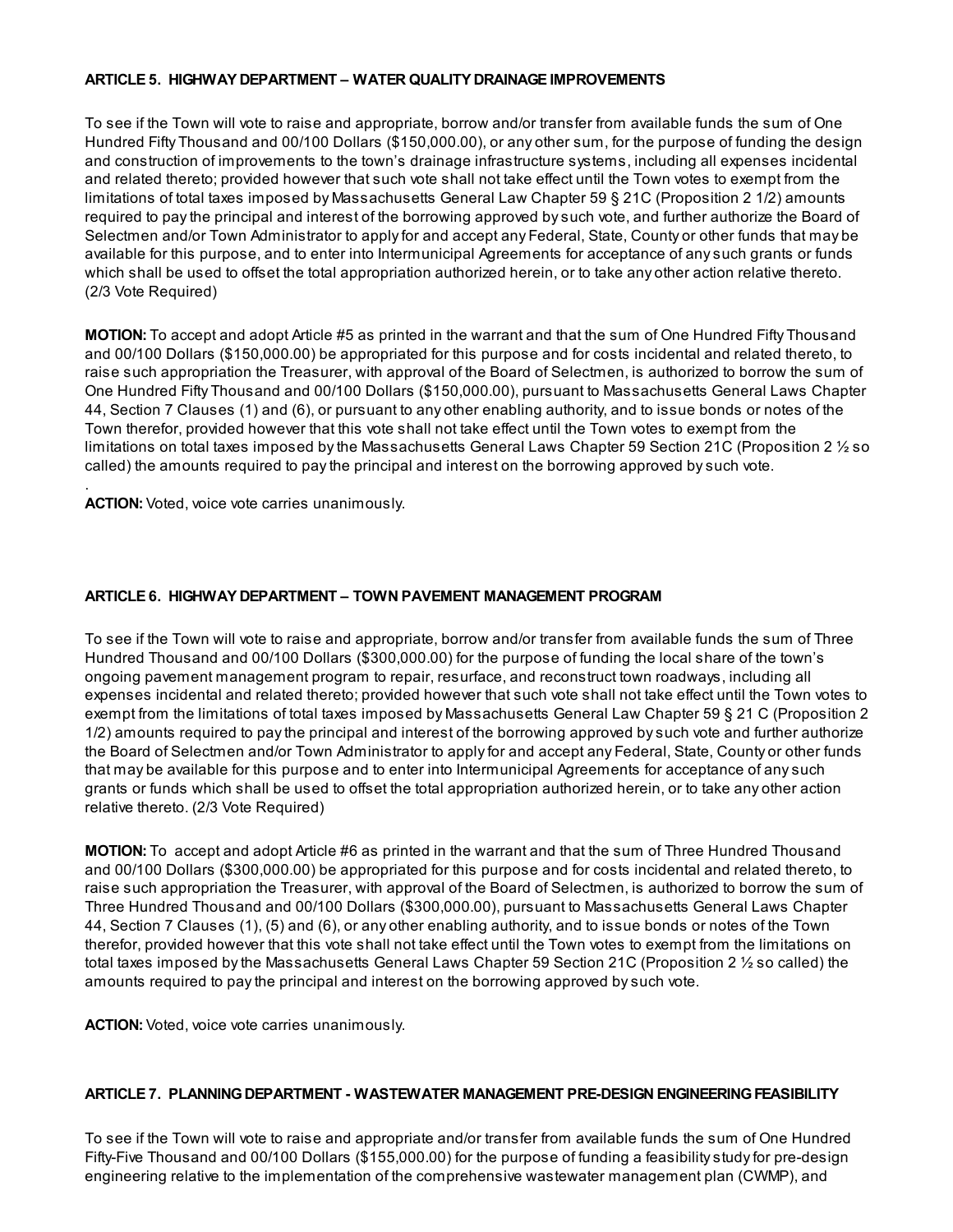authorize the Board of Selectmen and/or Town Administrator to apply for and accept any Federal, State, County or other funds that may be available for this purpose and to enter into Intermunicipal Agreements for acceptance of any such grants or funds which shall be used to offset the total appropriation authorized herein, or to take any other action relative thereto.

(Simple Majority Vote Required)

MOATION: To accept and adopt Article #7 as printed in the warrant and that the sum of One Hundred Fifty-Five Thousand and 00/100 Dollars (\$155,000.00) be raised and appropriated for this purpose.

ACTION: Voted, voice vote carries unanimously.

## ARTICLE 8. FUND VILLAGE CENTER ECONOMIC ASSESSMENT

To see if the Town will vote to raise and appropriate or transfer from available funds the sum of Twenty-Seven Thousand and 00/100 Dollars (\$27,000.00) and for the purpose of conducting an economic assessment of the Village Center, including all expenses incidental and related thereto; and further authorize the Board of Selectmen and/or Town Administrator to apply for and accept any Federal, State, County or other funds that may be available for this purpose and to enter into Intermunicipal Agreements for acceptance of any such grants or funds which shall be used to offset the total appropriation authorized herein, or to take any other action relative thereto. (Simple Majority Vote Required)

MOTION: To accept and adopt Article #8 as printed in the warrant and that the sum of Twenty-Seven Thousand and 00/100 Dollars (\$27,000.00) be raised and appropriated for this purpose.

ACTION: Voted, voice vote carries unanimously.

## ARTICLE 9. SHELLFISH/HARBORMASTER DEPARTMENT - REPLACE MUNICIPAL PIERS, DOCKS AND BOAT LAUNCH RAMP

To see if the Town will vote to raise and appropriate, borrow and/or transfer from available funds the sum of Three Hundred Thousand and 00/100 Dollars (\$300,000.00) for the purpose of funding the replacement of municipal piers and boat launch ramp, including all expenses incidental and related thereto; provided however that such vote shall not take effect until the Town votes to exempt from the limitations of total taxes imposed by Massachusetts General Law Chapter 59 § 21 C (Proposition 2 1/2) amounts required to pay the principal and interest of the borrowing approved by such vote and further authorize the Board of Selectmen and/or Town Administrator to apply for and accept any Federal, State, County or other funds that may be available for this purpose and to enter into Intermunicipal Agreements for acceptance of any such grants or funds which shall be used to offset the total appropriation authorized herein, or to take any other action relative thereto. (2/3 Vote Required)

MOTION: To accept and adopt Article #9 as printed in the warrant and that the sum of Three Hundred Thousand and 00/100 Dollars (\$300,000.00) be appropriated for this purpose and for costs incidental and related thereto, to raise such appropriation, the Treasurer, with approval of the Board of Selectmen, is authorized to borrow the sum of Three Hundred Thousand and 00/100 Dollars (\$300,000.00), pursuant to Massachusetts General Laws Chapter 44, section 7 clause (17), or any other enabling authority, and to issue bonds or notes of the Town therefor, provided however that this vote shall not take effect until the Town votes to exempt from the limitations on total taxes imposed by the Massachusetts General Law Chapter 59 Section 21C (Proposition 2 ½ so called) the amounts required to pay the principal and interest on the borrowing approved by such vote.

ACTION: Voted, voice vote carries unanimously.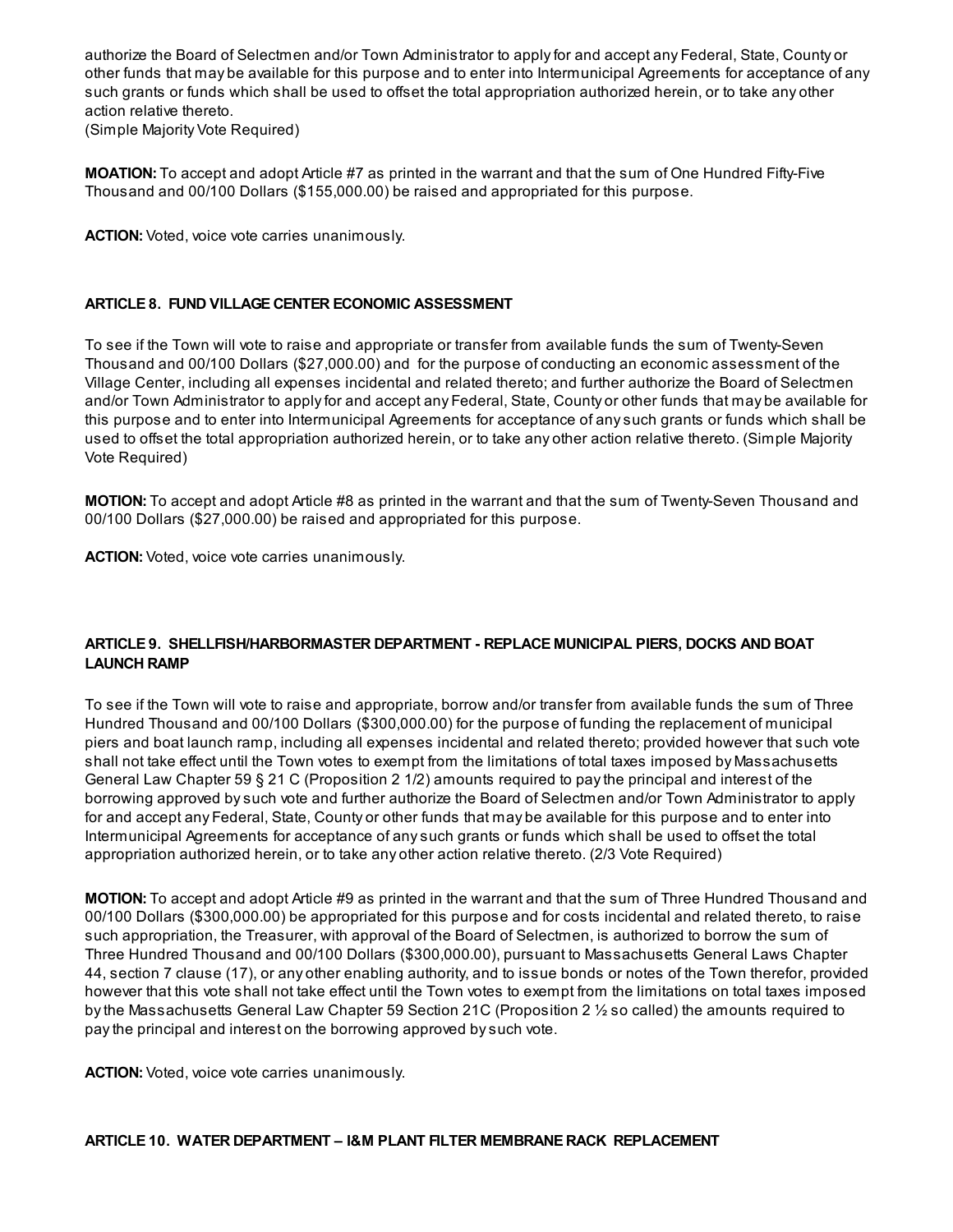To see if the Town will vote to raise and appropriate, borrow and/or transfer from available funds the sum of Two Hundred Eighty-five Thousand and 00/100 Dollars (\$285,000.00) for the purpose of funding the replacement of Water Treatment Plant membranes, as needed, including all expenses incidental and related thereto; provided however that such vote shall not take effect until the Town votes to exempt from the limitations of total taxes imposed by Massachusetts General Law Chapter 59 § 21 C (Proposition 2 1/2) amounts required to pay the principal and interest of the borrowing approved by such vote and further authorize the Board of Selectmen and/or Town Administrator to apply for and accept any Federal, State, County or other funds that may be available for this purpose and to enter into Intermunicipal Agreements for acceptance of any such grants or funds which shall be used to offset the total appropriation authorized herein, or to take any other action relative thereto. (2/3 Vote Required)

MOTION: To accept and adopt Article #10 as printed in the warrant and that the sum of Two Hundred Eighty-Five Thousand and 00/100 Dollars (\$285,000.00) be appropriated for this purpose and for costs incidental and related thereto, to raise such appropriation, the Treasurer, with approval of the Board of Selectmen, is authorized to borrow the sum of Two Hundred Eighty-five Thousand and 00/100 Dollars (\$285,000.00), pursuant to Massachusetts General Laws Chapter 44, Section 7 Clause (9) and Section 8 Clause (7c), or any other enabling authority, and to issue bonds or notes of the Town therefor, provided however that this vote shall not take effect until the Town votes to exempt from the limitations on total taxes imposed by the Massachusetts General Laws Chapter 59 Section 21C (Proposition 2 ½ so called) the amounts required to pay the principal and interest on the borrowing approved by such vote.

ACTION: Voted, voice vote carries unanimously.

## ARTICLE 11. ACCEPT TRANSPORTATION BOND BILL FUNDS

To see if the Town will vote to authorize the Board of Selectmen to accept and enter into a contract for the expenditure of any funds allocated or to be allocated from year to year by the Commonwealth of Massachusetts and/or Barnstable County for the construction, reconstruction and improvements of roads and bikeways within the Town of Orleans, or to take any other action relative thereto. (Simple Majority Vote Required)

MOTION: To accept and adopt Article #11 and that said funds and their earned interest shall be expended to repair and resurface certain Town roads under the direction of the Board of Selectmen.

ACTION: Voted, voice vote carries unanimously.

#### ARTICLE 12. HOLDING STATE HARMLESS FOR WORK

To see if the Town will vote to assume liability in the manner provided by Section 29 of Chapter 91 of the General Laws, as most recently amended by Chapter 5 of the Acts of 1955, for all damages that may be incurred by work to be performed by the Massachusetts Department of Environmental Management for the improvement, development, maintenance and protection of tidal and non-tidal rivers and streams, harbors, tide\_waters, foreshores and shores along a public beach, in accordance with Section 11 of Chapter 91 of the General Laws and authorize the Selectmen to execute and deliver a bond of indemnity therefore to the Commonwealth, or to take any other action relative thereto. (Simple Majority Vote Required)

**MOTION:** To accept and adopt Article #12 as printed in the warrant.

ACTION: Voted, voice vote carries unanimously.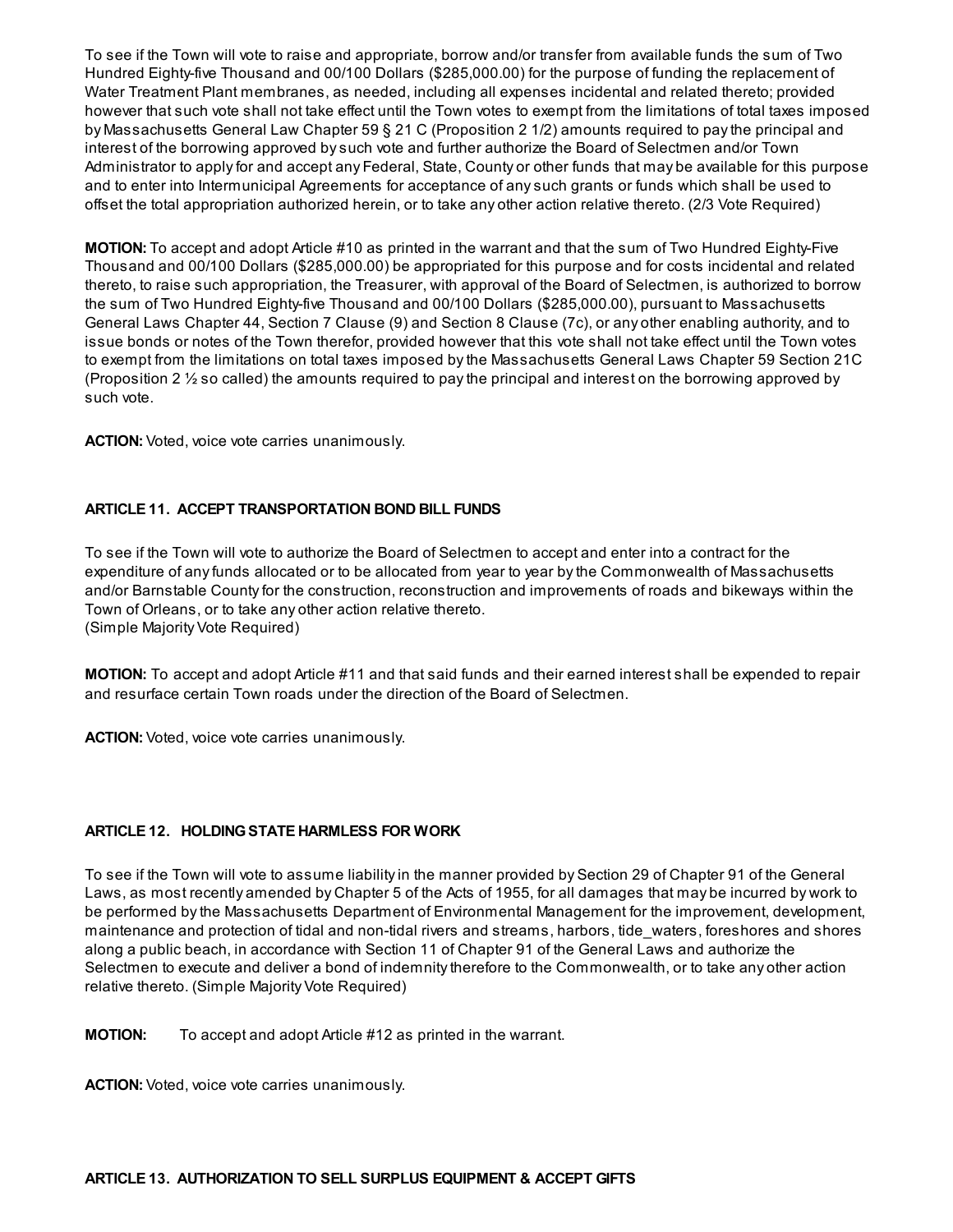To see if the Town will vote to authorize the Town Administrator to dispose of surplus supplies and equipment under such terms and conditions as the Town Administrator deems advisable, provided all proceeds from any such disposition are returned to the General Fund, Water Surplus Fund or Reserve for Appropriation account where applicable and to accept any gift items that may be given to the Town on behalf of the citizens of Orleans, or to take any other action relative thereto. (Simple Majority Vote Required)

**MOTION:** To accept and adopt Article #13 as printed in the warrant.

ACTION: Voted, voice vote carries unanimously.

## ARTICLE 14. LEASE OFTOWN COVE LAND

To see if the Town will vote to authorize the Board of Selectmen to lease the property located adjacent to the Town Boat ramp at Town Cove, being a portion of Lot 48 on Town of Orleans Assessors Map 18, consisting of approximately 5,000 square feet, as more particularly shown on a sketch plan dated March 10, 2009, on file with the Town Clerk, for a period not to exceed fifty (50) years, on such further terms and conditions as the Board of Selectmen deem appropriate, or to take any other action related thereto. (2/3 Vote Required)

**MOTION:** To accept and adopt Article #14 as printed in the warrant.

ACTION: Voted, voice vote carries by the necessary 2/3 majority.

## ARTICLE 15. ADOPT M.G.L. CHAPTER 44, SECTION 53E 1/2 - REVOLVING ACCOUNTS

To see if the Town will vote to authorize the establishment of the following Revolving Accounts, in accordance with Massachusetts General Law Chapter 44, § 53E 1/2;

- The Home Composting Bin/Recycling Containers Account, said account not to exceed Fifteen Thousand and 00/100 Dollars (\$15,000.00). The Account will be used to purchase additional composting bins and recycling containers. Said funds to be spent under the direction of the department manager and the Town Administrator.
- The Council on Aging Account, said account not to exceed Seventy-Five Thousand and 00/100 Dollars (\$75,000.00). Monies on hand in the Account will be used to fund programs, class instructor fees, fees for reservations and tickets related to trips and functions, and an annual volunteer appreciation function. All funds to be spent under the direction of the department manager and the Town Administrator.
- The Conservation Properties Account, said account not to exceed Ten Thousand and 00/100 Dollars (\$10,000.00). The Account will be used to pay utility bills and other necessary expenses associated with the rental of the Town owned properties under the jurisdiction and control of the Conservation Commission. Said funds to be spent under the direction of the Conservation Commission and the Town Administrator.
- The Gavigan Property Account, said account not to exceed Eighteen Thousand and 00/100 Dollars (\$18,000.00). The Account will be used to pay utility and other necessary expenses associated with the rental of the property located on Wildflower Lane. Said funds to be spent under the direction of the department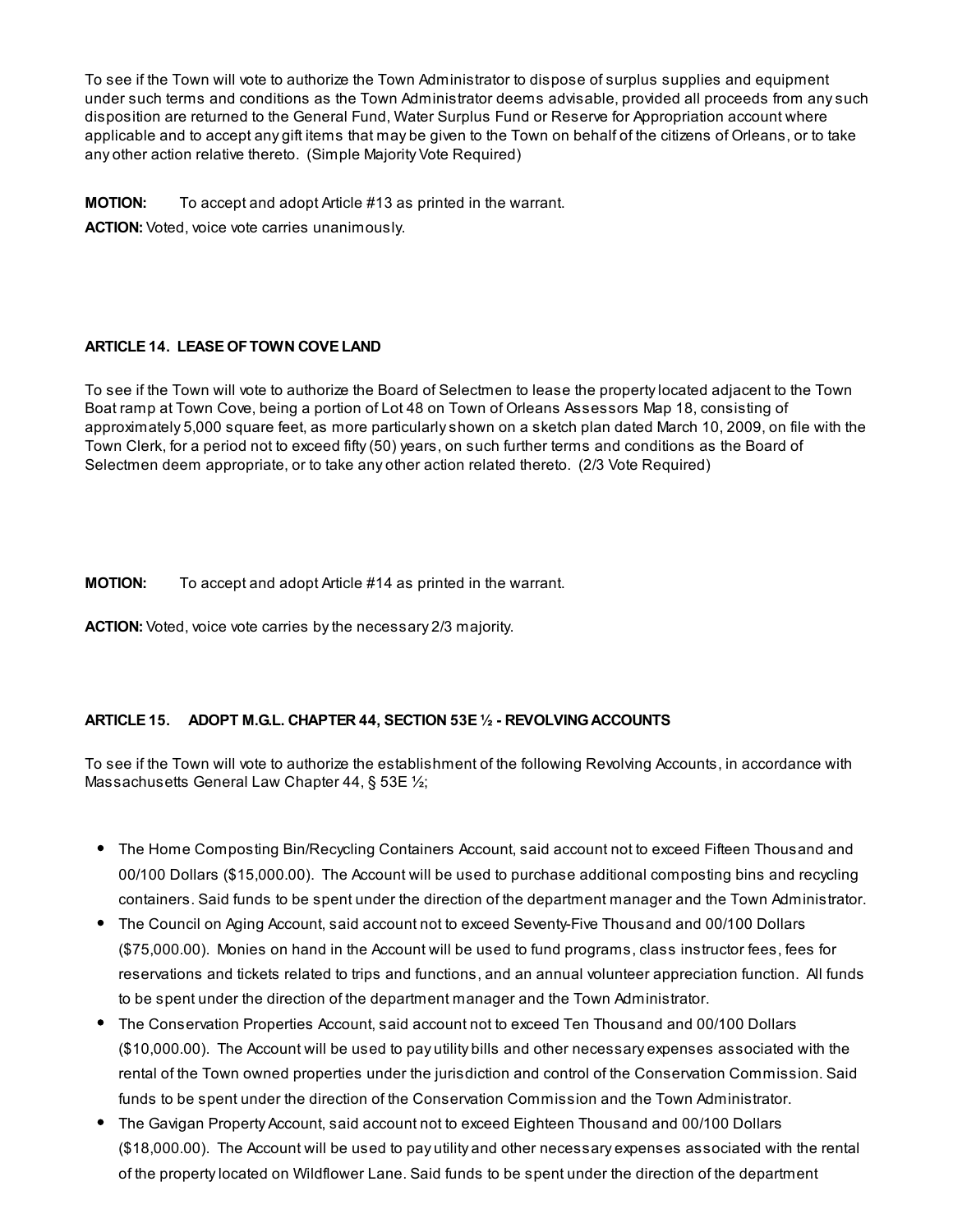manager and the Town Administrator.

The Cultural Council Awards Account, said account not to exceed Two Thousand and 00/100 Dollars (\$2,000.00). The Account will be used for awarding of cash prizes for participants and reception expenses for special art gallery showings. Said funds to be spent under the direction of the Cultural Council and the Town Administrator.(Simple Majority Vote Required)

MOTION: To accept and adopt Article #15 as printed in the warrant and that the Revolving Accounts as set forth in the article be established in accordance with Massachusetts General Law Chapter 44, Section 53E ½.

ACTION: Voted, voice vote carries unanimously.

## ARTICLE 16. ADOPT M.G.L. CH. 71, § 16B – ASSESSMENT FORMULA – NAUSET REGIONAL SCHOOLS

To see if the Town will vote to accept the provisions of Massachusetts General Law Chapter 71, § 16B, which would reallocate the sum of the member towns' contribution to the Nauset Regional School District in accordance with the Regional Agreement rather than the Education Reform Formula, so-called, or to take any other action relative thereto. (Simple Majority Vote Required)

**MOTION:** To accept and adopt Article #16 as printed in the warrant.

ACTION: Voted, voice vote carries unanimously.

## ARTICLE 17. ACCEPTANCE OF M.G.L. CH. 83 §1A: REGARDINGINSTALLATION OFsewer MAINS

To see if the Town will vote to accept the provisions of M.G.L. Chapter 83 §1A, as amended by Ch. 312 of the Acts of 2008, which authorizes the Town to lay out, construct, maintain and operate a system or systems of common sewers and main drains in public or private ways for that part of its territory as it adjudges necessary to reduce or eliminate the impacts of nutrient enrichment on surface water bodies or sources of drinking water with such connections and other works as may be required for a system or systems of sewerage and drainage and sewage treatment and disposal, or to take any other action relative thereto. (Simple Majority Vote Required)

MOTION: To accept and adopt Article #17 as printed in the warrant.

ACTION: Voted, voice vote carries unanimously.

## ARTICLE 18. TRANSFER WATER SERVICE CONNECTION FUNDS

To see if the Town will vote to transfer the sum of Fifty Thousand and 00/100 Dollars (\$50,000.00), or any other sum, from the Water Service Connection Funds Reserved for Appropriation Account to the Water Service Connection Account, or to take any other action relative thereto. (Simple Majority Vote Required)

MOTION: To accept and adopt Article #18 as printed in the warrant and the sum of Fifty Thousand and 00/100 Dollars (\$50,000.00) be transferred from the Water Service Connection Funds Reserved for Appropriations Account to the Water Service Connection Expense Account for this purpose.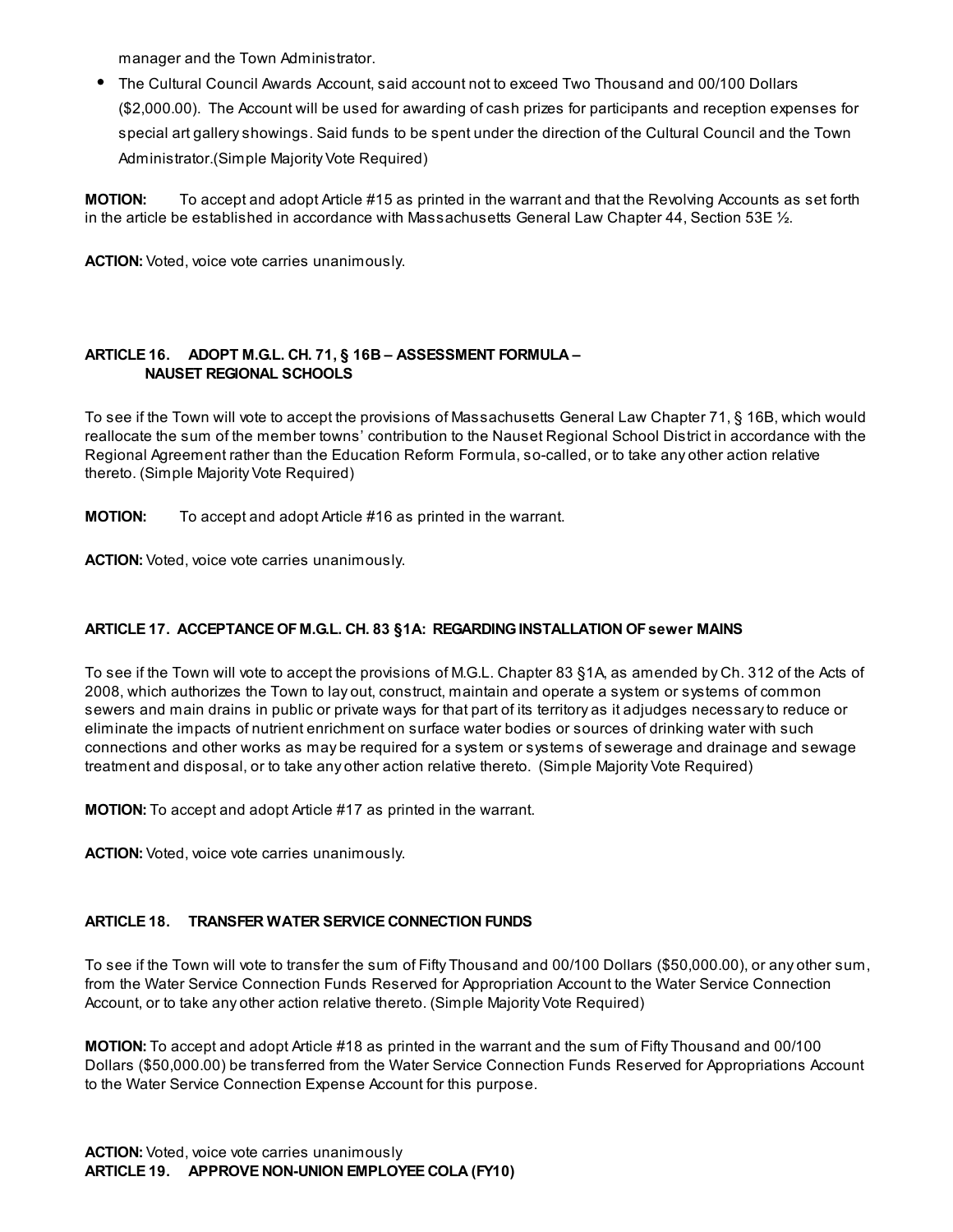To see if the Town will vote to adopt an amendment to the Personal Bylaw Compensation plans, which amendment provides for a general cost of living wage increase for those employees who are covered by such Plans, or to take any other action relative thereto. (Simple Majority Vote Required)

MOTION: To accept and adopt Article #19 as printed in the warrant.

ACTION: Voted, voice vote carries by the necessary majority

## ARTICLE 20. FUND ELECTED OFFICIALS COMPENSATION (FY10)

To see if the Town will vote to fix the salaries of elected officials for the twelve month period beginning July 1, 2009 as follows:

- 1) Board of Selectmen (4) \$2,000.00 each
- 2) Chairperson \$2,500.00
- 3) Moderator (1) \$ 150.00
- 4) Constables (2) \$ 100.00 each

and to raise and appropriate and/or transfer from available funds the sum of Ten Thousand Eight Hundred Fifty and 00/100 Dollars (\$10,850.00), or any other sum, for this purpose, or to take any other action relative thereto. (Simple Majority Vote Required)

MOTION: To accept and adopt Article #20 as printed in the warrant and that the sum of Five Thousand Three Hundred Fifty and 00/100 Dollars (\$5,350.00) be raised and appropriated for this purpose as follows:

| 1) Board of Selectmen (4) | \$1,000.00 each |  |
|---------------------------|-----------------|--|
| 2) Chairperson (1)        | \$1000.00       |  |
| 2) Moderator (1)          | \$150.00        |  |
| 3) Constables (2)         | \$100,00 each   |  |

ACTION: Voted, voice vote carries unanimously

#### ARTICLE 21. FUND VISITOR MANAGEMENT SERVICES BY ORLEANS CHAMBER OF COMMERCE

To see if the Town will vote to raise and appropriate and/or transfer from available funds the sum of Eighteen Thousand Five Hundred Fifty and 0/100 Dollars (\$18,550.00), or any other sum, to be spent under the direction of the Orleans Chamber of Commerce, Inc. and the Board of Selectmen for the purposes of managing summer visitors, making the Town more user-friendly and improving the visual image of the Town, or to take any other action relative thereto. (Simple Majority Vote Required)

MOTION: To accept and adopt Article #21 as printed in the warrant and that the sum of Eighteen Thousand Five Hundred Fifty and 00/100 Dollars (\$18,550.00), be raised and appropriated for this purpose.

ACTION: Voted, voice vote carries unanimously

#### ARTICLE 22. FUND HUMAN SERVICES AGENCIES (FY10)

To see if the Town will vote to raise and appropriate and/or transfer from available funds the sum of Sixty-Four Thousand Three Hundred Fifty-Nine and 0/100 Dollars (\$64,359.00), or any other sum, to fund the following human services organizations for the period July 1, 2009 to June 30, 2010.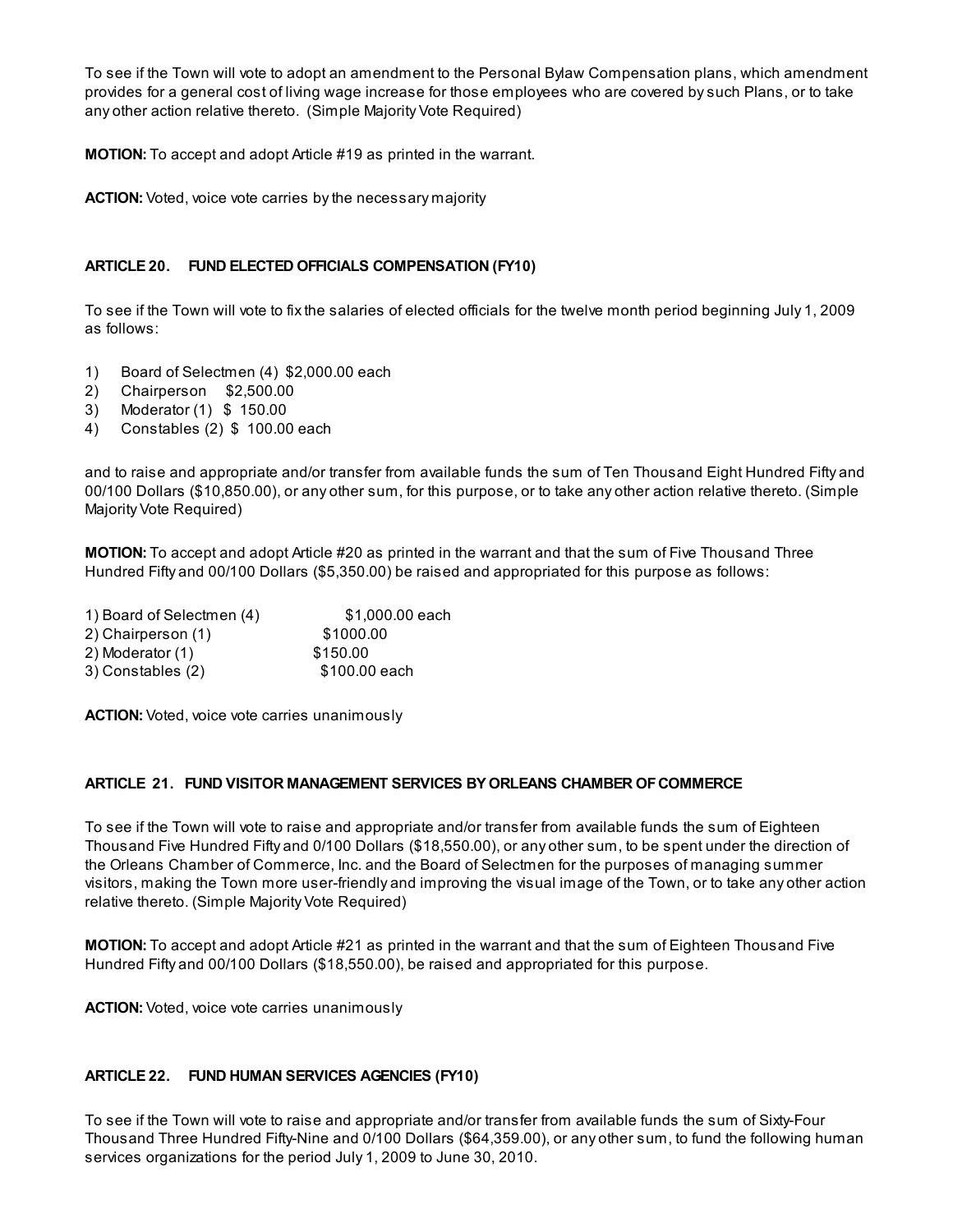AIDS Support Group of Cape Cod \$2,000 Cape Cod Human Services 6,500 CapeAbilities 5,827 Community Connections 1,500 Consumer Assistance Council 250 Elder Services of Cape Cod and the Islands 2,500 Independence House, Inc. 4,500 Homeless Prevention Council 4,682 South Coast Legal Services 3,100 Lower Cape Outreach Council 6,500 Nauset Together We Can/Juice Bar 5,000 Orleans After School Activities Program 15,000 Outer Cape Health Services 7,000 TOTAL \$64,359

Said funds to be expended under the direction of the Board of Selectmen, or to take any other action relative thereto. (Simple Majority Vote Required)

**MOTION:** To accept and adopt Article #22 as printed in the warrant, and that the sum of Sixty-Four Thousand Three Hundred Fifty-Nine Dollars (\$64,359.00) be raised and appropriated for this purpose.

ACTION: Voted, voice vote carries unanimously

## ARTICLE 23. AMEND ZONINGBYLAW SECTION 164-4: DEFINITIONS

To see if the Town will vote to amend Section 164-4 by striking and adding the following language:

**BUILDING:** A structure enclosed with in exterior walls or firewalls, whether portable or fixed, built, erected, and framed, and having a roof for the shelter of persons, animals, or property. For the purposes of yard requirements, decks and porches shall be considered part of a building but shall not count towards the building coverage of the lot.

**BUILDING COVERAGE:** The buildable upland portion of a lot that is covered by buildings, including as well as porches and bulkheads, but excluding parking areas, pools, decks, or any permanent structures that do not have roofs. [Added 5-13-1996 ATM, Art. 21]

**FENCE:** A combination of materials assembled at a fixed location for the purposes of protection, confinement, enclosure, or privacy. Any fence, that exceeds  $\frac{1}{2}$  seven (7) feet in height, as measured from the undisturbed existing natural grade, shall be required to meet yard requirements of an accessory building as set forth in Section 164-22.F setback from the lot line a distance equal to the height of the fence. Trees, hedges, plants and all other vegetation shall not be considered a fence. [Added 5-10-2004 ATM, Art. 25]

RESTAURANT, CONVENTIONAL: An establishment for the sale of on-premise food, the majority of which is served and consumed at tables or counters on the premises with open plates and utensils, and not in bags or containers suitable for takeout.~ Any take-out service conducted at a conventional restaurant shall be incidental and subordinate to the on-premise dining.~

Or to take any other action relative thereto. (2/3 vote required)

**MOTION:** To accept and adopt Article #23 as printed in the warrant and the Zoning Bylaw be so amended.

#### PLANNING BOARD REPORT

The Planning Board held a public hearing on January 13, 2009. 15 residents were in attendance. The Board voted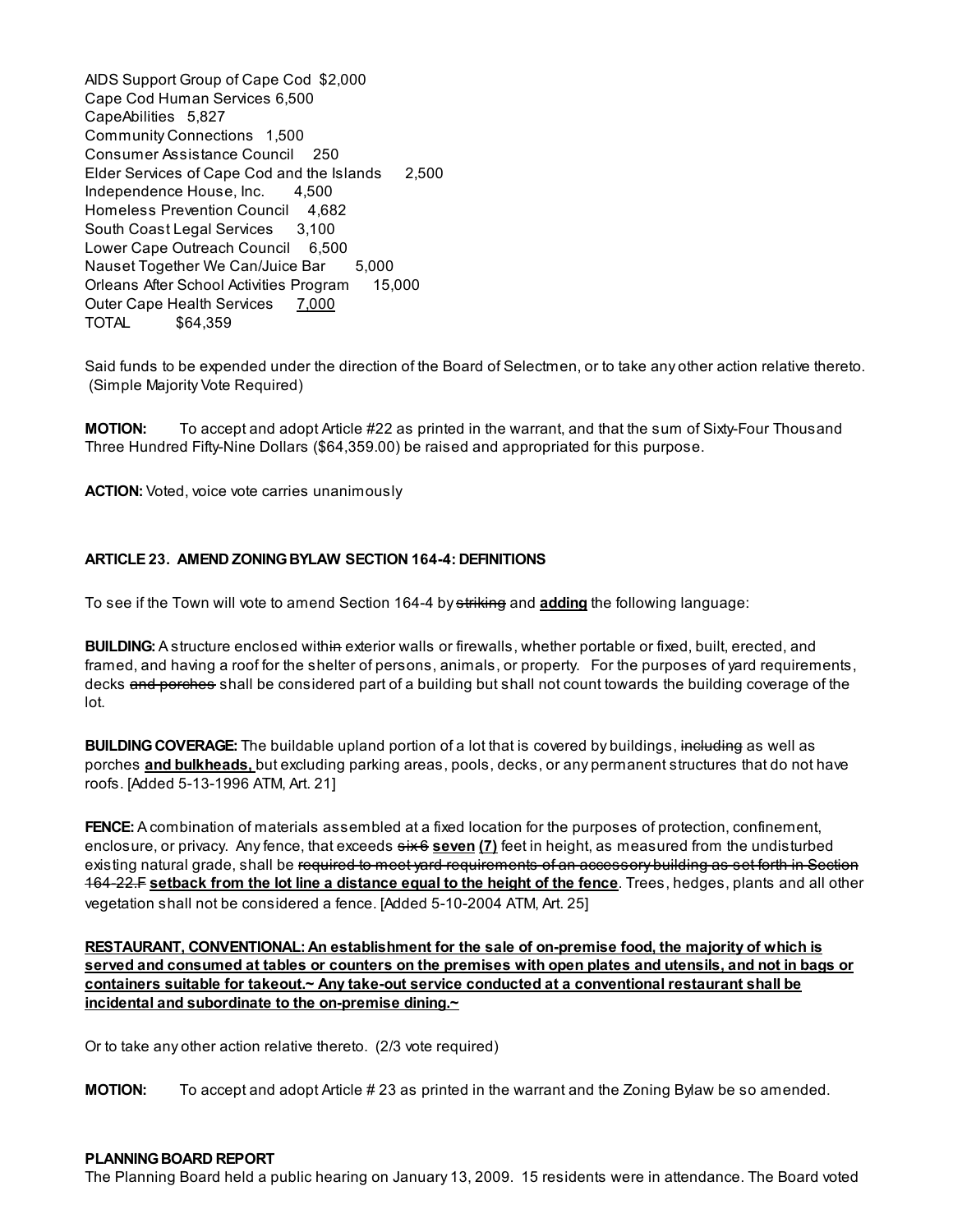5-0-0 to forward this article to the Town Meeting and recommend its approval. This year, the Planning Board has brought forward 5 amendments to the Zoning Bylaw. The first two amend the definitions section. Two are administrative changes. The last proposal is an update to the regulations on signs. The proposals were developed in response to issues that have been raised over the course of the last year, by town staff, volunteer boards or members of the general public. We think they will clarify the bylaw and improve its function and hope you will agree.

Article 23 proposes amending three existing definitions and adding a new definition to the bylaw. The definitions of BUILDING and BUILDING COVERAGE have been amended to clarify that decks (which are not covered with a roof) are part of a building but do not count toward building coverage. Bulkheads would also count, as they are generally within the foundation and have an impervious surface.

The definition of FENCE is changed to allow a 7 foot fence height. Fences come in 6-foot sections, and the additional space is needed to allow for sloping lots and air space underneath the fence.

A new definition is proposed for CONVENTIONAL RESTAURANT. The Zoning Bylaw has a definition for a Fast Food restaurant, a prohibited use which makes reference to a conventional restaurant. There is no such definition of a conventional restaurant in the bylaw today. The Building Commissioner has asked for such a definition to help him administer the bylaw. By adding this definition we hope to further affirm the difference between what is fast food and what is a conventional restaurant.

The definition includes table or counter service with food served on site, and it helps constitute what we feel is a conventional restaurant and not fast food.

We request your approval of Article 23.

Respectfully Submitted, John Fallender, Chairman, Orleans Planning Board

**ACTION:** Voted, voice vote carries by the necessary 2/3 majority.

#### ARTICLE 24. AMEND ZONINGBYLAW SECTION 164-4: DEFINITIONS

To see if the Town will vote to amend Section 164-4 by striking and adding the following language:

**BUILDING HEIGHT:** The vertical distance from the average undisturbed existing natural grade at the foundation on the street side of the building to the top of the ridge. Except as otherwise provided in § 164-40.2B, the only portions of a structure permitted above the ridge line shall be chimneys, air conditioning equipment, skylights, ventilators and antennae and other like features appurtenant to buildings that are usually carried above roofs and are not used for human occupancy and which in no event shall exceed 5 feet above the ridge line. [Amended 5-9-1988 ATM, Art. 66; 11-18-1991 STM, Art. 3]

Or to take any other action relative thereto. (2/3 vote required)

**MOTION:** To accept and adopt Article #24 as printed in the warrant and the Zoning Bylaw be so amended.

#### PLANNING BOARD REPORT

A public hearing was held on January 13, 2009. 15 residents were in attendance. A number of helpful comments were received. The board voted 4-1-0 to forward this article to the Town Meeting and recommend its approval.

This article proposed that the definition of BUILDING HEIGHT be amended by removing the reference to the street side. By this change, building height will be measured from the average undisturbed existing natural grade. This is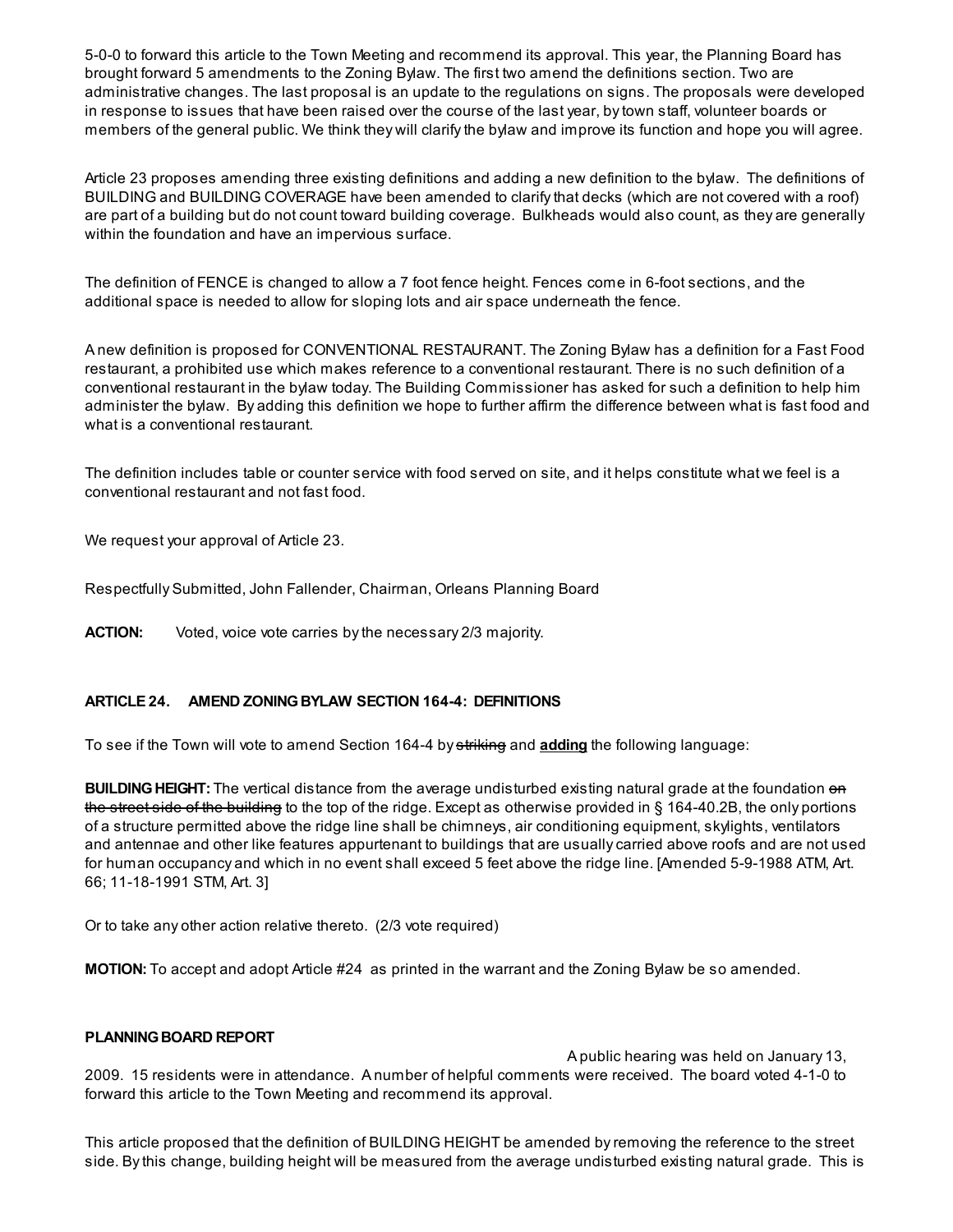the manner in which all of our abutting neighbor towns measure building height and we think Orleans would be best served by the proposal.

I would like to invite the Town's Planning Director to explain the rationale for this amendment.

Respectfully Submitted, John Fallender, Chairman, Orleans Planning Board

| <b>MOTION:</b> John Nichols made a motion to amend Article #24. The motion was<br>being beyond the scope of the article.                                     | rejected by the moderator as      |
|--------------------------------------------------------------------------------------------------------------------------------------------------------------|-----------------------------------|
| <b>MOTION:</b> Ken McKusick made a motion to amend the main motion by striking<br>printed in the warrant and to refer the matter back to the Planning Board. | the wording in Article #24 as     |
| <b>ACTION:</b> On the motion to amend, voted, voice vote carries by the necessary                                                                            | majority.                         |
| <b>ACTION:</b> On the main motion, as amended to refer this matter back to the<br>carries unanimously.                                                       | Planning Board, voted, voice vote |

## ARTICLE 25. AMEND ZONINGBYLAW SECTION 164-21: SCHEDULE OFLOT, YARD AND BULK REQUIREMENTS

To see if the Town will vote to amend Section 164-21.C by striking and adding the following language:

C. In all zoning districts, all construction, with the exception of water-dependent facilities, such as piers, docks, floats, boathouses, structures used in conjunction with fishing and shellfishing and structures used for agricultural purposes, shall be set back a minimum distance equal to one and one-half (1 1/2) times the building height from any coastal bank, coastal beach, coastal dune, salt marsh, inland pond, lake or inland bank bordering on any pond or lake. "Building height," for the purpose of this section, shall be the vertical distance from the preexisting natural grade at the foundation on the side of a building facing the coastal bank, coastal beach, coastal dune, salt marsh, inland pond, lake or inland bank bordering on any pond or lake, as defined herein, to the highest point of the building(s). Notwithstanding anything contained in this section, no building shall be required to be set back more than fifty (50) feet from any coastal bank, coastal beach, coastal dune, salt marsh, inland pond, lake or inland bank bordering on any pond or lake. The terms "coastal bank," "coastal beach," "coastal dune," "salt marsh," "inland bank," "pond" or "lake," as used in this section, shall be defined as in the Massachusetts Wetlands Protection Act, MGL C. 131, § 40, and the regulations issued thereunder, 310 CMR 10.04, as of May 2008. April 1, 1983.

Or to take any other action relative thereto. (2/3 vote required)

| <b>MOTION:</b> To accept and adopt Article #25 as printed in the warrant and the | Zoning Bylaw be so |
|----------------------------------------------------------------------------------|--------------------|
| amended.                                                                         |                    |

#### PLANNING BOARD REPORT

The Planning Board held a public hearing on January 13, 2009. 15 residents were in attendance. No comments were received regarding this article. The Board voted 5-0-0 to forward this article to the Town Meeting and recommend its approval.

Article 25 concerns zoning requirements for building setbacks from coastal banks and other coastal features. The section makes reference to a Massachusetts regulation. The date of the regulation has changed, and the bylaw updates the reference.

Respectfully Submitted, John Fallender, Chairman, Orleans Planning Board

ACTION: Voted, voice vote carries by necessary 2/3 majority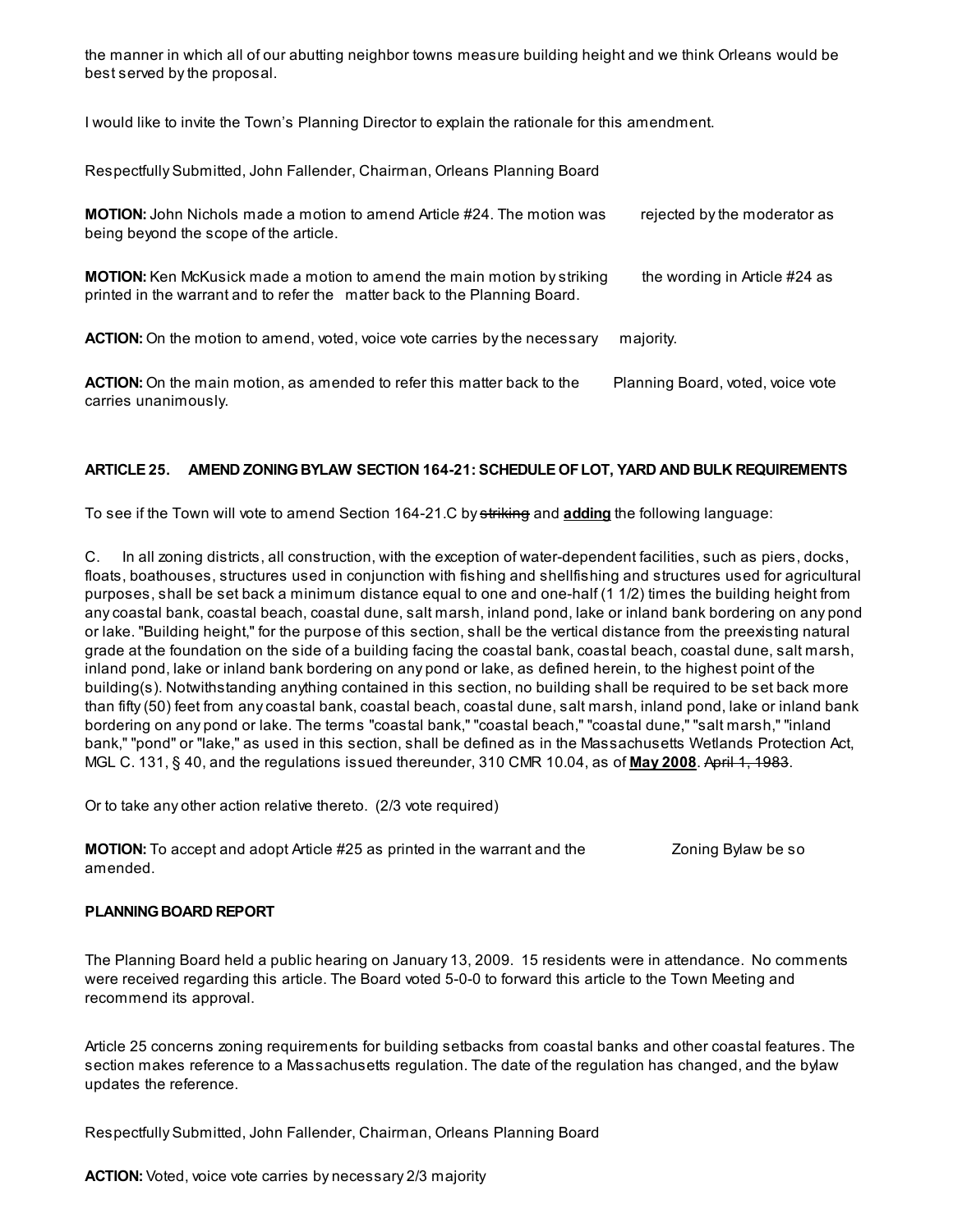## ARTICLE 26. AMEND ZONINGBYLAWS SECTION 164-22: MODIFICATIONS

To see if the Town will vote to amend Section 164-22.I.2 (Yard Requirements in the VC District) by striking and adding the following language:

164-22.I.2: Side and rear yards shall be a minimum of ten (10) feet or more, except that, by Special Permit by the Board of Appeals, following consultation with the Fire Chief and Board of Health, said side and rear yards may be reduced to zero (0) for party wall or similar construction, or access for disabled persons, provided that adequate access is assured for fire or other emergency and public services and that satisfactory provisions have been made for storm drainage and sewage disposal.

Or to take any other action relative thereto. (2/3 vote required)

**MOTION:** To accept and adopt Article #26 as printed in the warrant and the Zoning Bylaw be so amended.

## PLANNING BOARD REPORT

The Planning Board held a public hearing on January 13, 2009. 15 residents were in attendance. The Board voted 5-0-0 to forward this article to the Town Meeting and recommend its approval.

Article 26 concerns building setback requirements in the Village Center District. The current side setback for buildings is 10 feet. The setback may be reduced to zero for party wall construction, quote "OR SIMILAR". The "OR SIMILAR" is not meaningful, and is recommended to be eliminated.

We have also added an allowance for handicapped access to be within the side setback. This was a problem with a recently proposed commercial redevelopment, and we think the proposal allows for reasonable accommodation of accessibility needs.

Thank you. John Fallender, Chairman, Orleans Planning Board

The required side and rear yard setbacks in the Village Center are 10 feet. The setback may be waived for party walls. This amendment would add an allowance for handicapped access within the side yard setback in order to provide reasonable accommodations for disabled persons.

ACTION: Voted, voice vote carries unanimously.

#### ARTICLE 27. AMEND ZONINGBYLAW SECTION 164-35: SIGNS

To see if the Town will vote to amend Section 164-35 by striking and **adding** the following language:

#### § 164-35. SIGNS.

A. Purpose. It is the purpose of this section to regulate the size, location and appearance of signs within the Town of Orleans in order to facilitate thee smooth and safe flow of traffic within the town while preserving the essential character of the neighborhoods in which signs are located.

B. Definitions. As used in this section, the following terms shall have the meanings indicated: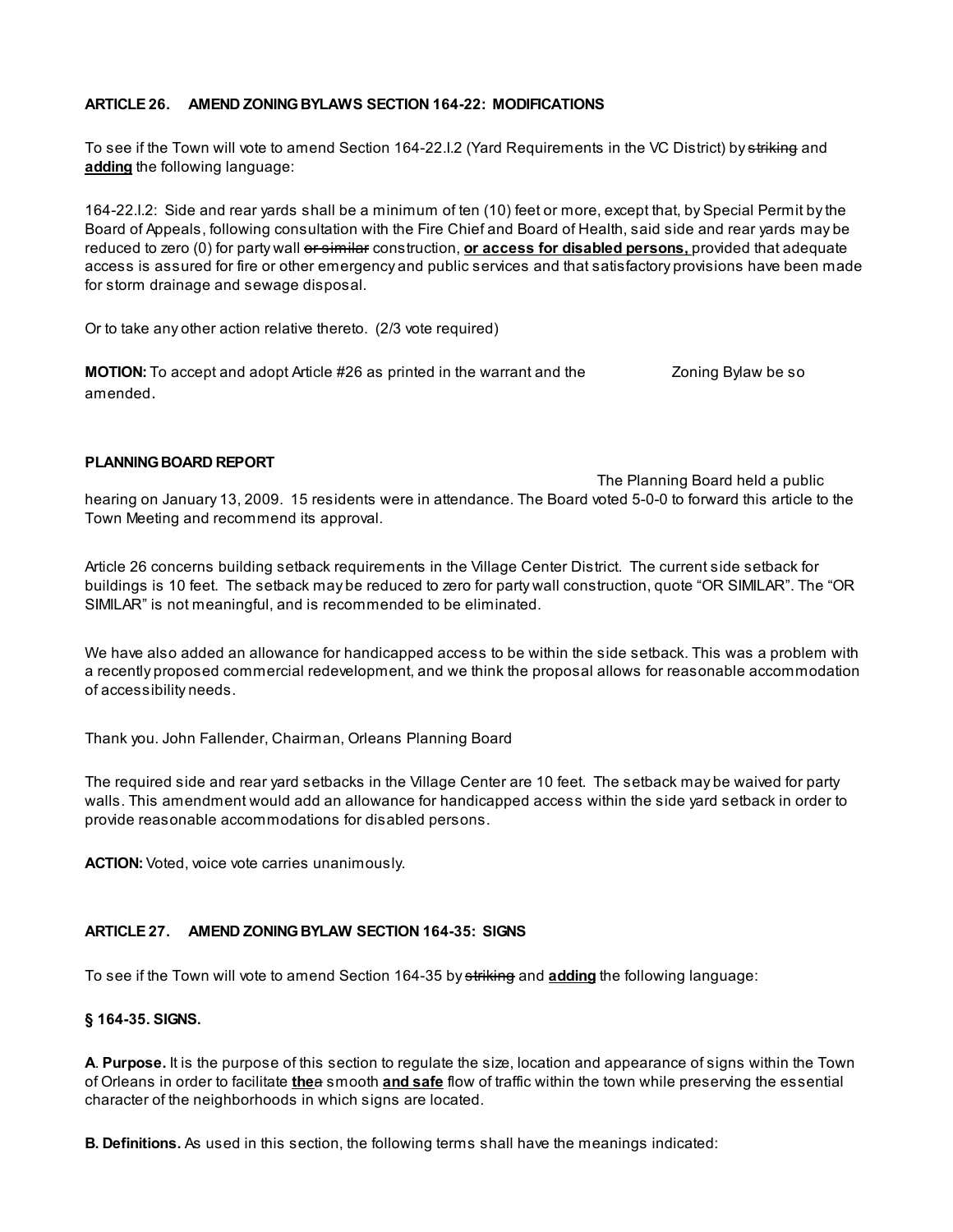### A-FRAME SIGN / SANDWICH BOARD SIGN – A portable freestanding sign or folding sign with a hinge at the top.

**BACK LIT SIGN** — A sign illuminated by a non- visible light source consisting of non-translucent lettering and where the only visible light is light reflected off the background creating a "halo" effect. The average face brightness of the sign must not exceed thirty (30) foot-lamberts, and the total light output from the sign must not exceed fifteen thousand (15,000) lumens, as measured with an exposure meter. In all cases, the primary source of light must not be visible to the public. The sign fabricator or his designated agent will certify after installation that the average face brightness of the sign does not exceed the specifications of the article. [Added 5-9-2005 AT M, Art. 33]

## BANNER SIGN – A sign of lightweight, plastic, fabric, or similar non-rigid material that is temporarily mounted.

**DOUBLE-FACED SIGN** — Shall have two (2) advertising surfaces of identical shape and size, on shared supports and separated by a distance of not more than eighteen (18) inches. The planes of such advertising shall be parallel.

INTERNALLY ILLUMINATED SIGN — A sign illuminated by a light source, either incandescent, fluorescent, neon, or other light that is enclosed by the sign panel(s) or within the sign. [Added 10-13-1987 STM; amended 5-9-2005 ATM, Art. 33]

LADDER SIGNS — A sign identifying several businesses located on the same property or within a shopping plaza. On any lot on which three (3) or more businesses are located, all freestanding signs shall be of the ladder type, and no business shall be permitted a freestanding sign other than a sign located on the ladder.

MOBILE SIGN — A sign attached to a vehicle or trailer and located in a stationary position primarily for use as an advertising or identifying device. Such signs may be considered either temporary or permanent.

PERMANENT SIGN — One that is used to identify or advertise a principal use or activity for the property with which it is associated.

SIGN — Any device, including recognizable logos, pictographs and objects of similar nature, which is used to identify or advertise a permitted use, service or activity in the zone in which it is located.

SIGN AREA — The area of the smallest single horizontal or vertical rectangle which will totally enclose the face of a sign, including any borders, or, in the case of a sign painted or otherwise applied directly to the sides of buildings, the smallest vertical or horizontal rectangle which will completely enclose the identifying or advertising information. Support structures for freestanding signs shall not be considered in determining "sign area" unless they are deemed to contribute significantly to the advertising content of the sign or are of such construction that they would contribute to the limiting of vision of oncoming traffic. The area of a two-faced sign shall be figured using one (1) face only.

## SIGN HEIGHT – The height of the sign from the existing average natural grade to the top of the highest point of the sign.

**TEMPORARY SIGN** — One that is used to identify or advertise a use or activity that is not a principal use or activity for the property with which it is associated and which is intended for removal when such use or activity stops. Such signs shall include but are not limited to sale, rent or lease signs erected by a property owner or licensed real estate broker, yard sale, garage sale or open house signs.

WINDOW SIGN — Any temporary or permanent sign visible on or through a window, affixed to the window or with any part situated closer than two (2) feet from the interior surface of a window. "Window signs" for an identified business shall not obscure more than twenty-five percent (25%) of the surface area of the windows on any one (1) side of the building or portion of a side of a building occupied by the business. Temporary "window signs" exceeding this amount of area may be displayed for up to fourteen (14) consecutive days two (2) times per year. "Window signs" shall be measured according to the method in the definition of "sign area" in this subsection. The surface area of a window shall include the gross area within the exterior frame of the window. "Window signs" shall not be included in the total number of signs allowed per business and shall not be limited in number. Requirements of the definition of "internally illuminated signs" shall apply to "window signs." No fee or permit shall be required. [Added 5-9-1988 AT M, Art. 65]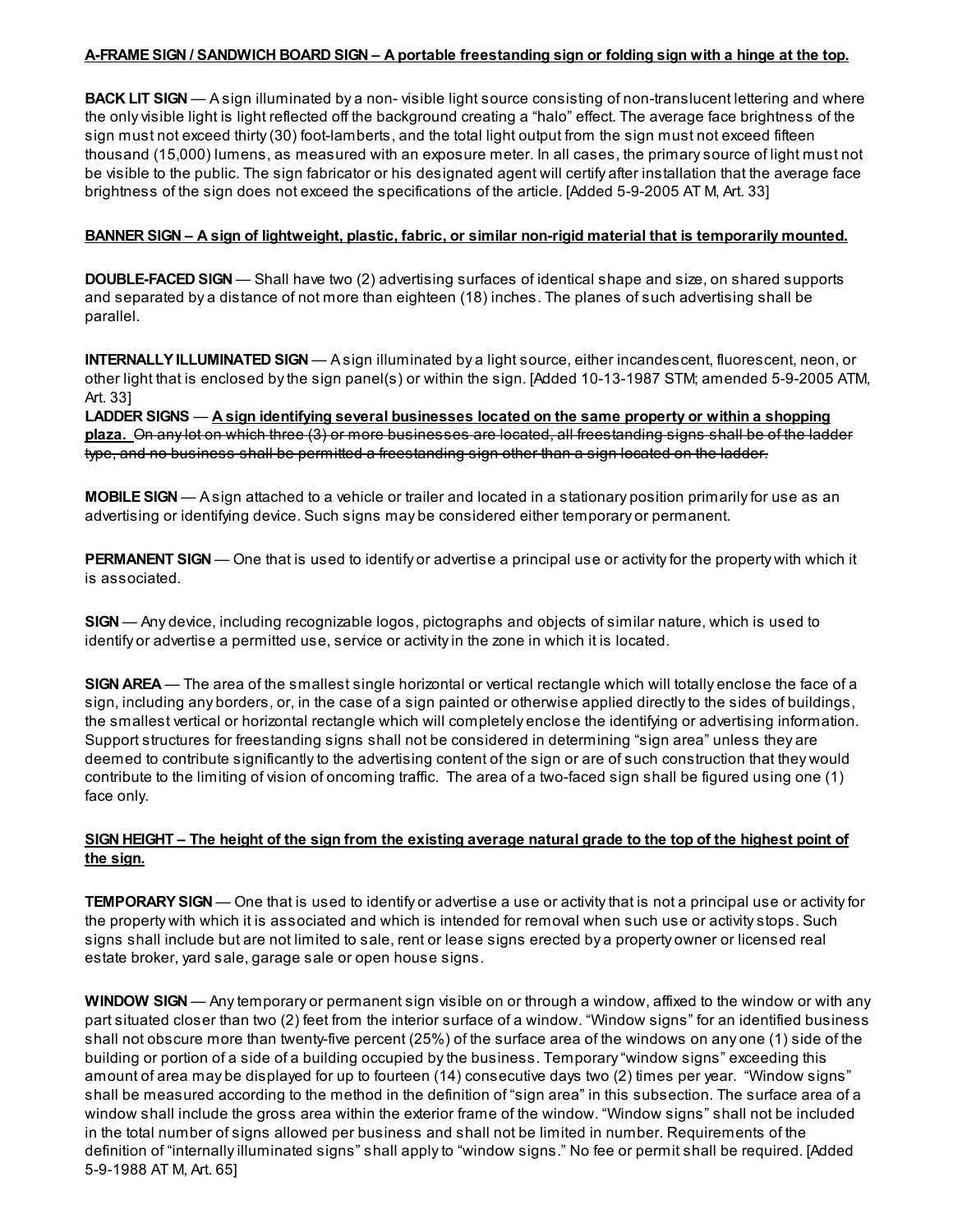## C. Sign permits.

(1) No sign shall be erected or altered without a permit granted by the Building Inspector Commissioner, except as otherwise provided herein. All signs, other than temporary signs, shall be subject to review and approval by the Architectural Review Committee under Section 164-33.1.C.

(2) All applications for sign permits shall include a sketch or photograph of the proposed sign showing size, colors and materials used and a site plan for the associated property showing the height and proposed location of the sign, as well as locations of buildings, driveways, street lines and pavement edges, as well as the location of any trees or shrubbery that might interfere with traffic visibility. [Amended 5-6-1986 AT M, Art. 69]

(3) Preexisting, nonconforming signs. Permanent signs which do not conform to this section, lawfully erected before enactment of this section, or permanent signs not yet erected but for which permits have been granted prior to enactment of this section may be erected and/or maintained, provided that such erection shall take place within ninety (90) days of enactment of this section.

(4) Sign permits shall be deemed to be associated with the use, service or activity with which the sign is associated and shall become void thirty (30) days after such use, service or activity ceases. Signs whose permits have become void under this principle shall be removed promptly by the end of this thirty-day period. Signs for uses, services or activities of a seasonal nature which are removed during the off-season may be re-erected, and their permits remain in effect, provided that a period of one (1) year has not elapsed since removal of the sign.

(53) The following signs may be erected without a permit granted by the Building Inspector Commissioner, provided that they conform in all respects to height, setback and other restrictions as set forth elsewhere in this section:

(a) One (1) permanent sign, not to exceed four (4) square feet in area, identifying the principal occupant of a dwelling in a residential or other zone.

(b) One (1) temporary sign not to exceed six (6) square feet in area, advertising property for sale, rent or lease. Such sign shall be removed within ten (10) days of a transfer of title or signing of a lease or rental agreement.

(c) Permanent signs, not exceeding four (4) square feet in area, whose purpose is solely for direction of traffic, such as "Enter," "Exit," "Parking" and the like, and which contain no advertising information.

(d) Accessory signs, such as "Open," "Closed," "Sale" and the like, not exceeding three (3) square feet in area, which are attached to signs for which permits have been issued. One (1) Flag of a similar nature is permitted, up to six (6) square feet in area.

(e) Signs within the confining walls of a building or window sign. [Amended 5-9-1988 AT M, Art. 65]

- (f) Legal notices or informational signs erected or required by governmental bodies.
- (g) Church, school, municipal, historical and ladder-type signs for property owners' group listings.

## (h) One (1) contractor sign for the general contractor or contractor who takes out a building permit to work on property, not to exceed four (4) square feet in area. Such signs shall be removed promptly upon completion of the contracted services.

(64) Temporary sign permits. Upon at least twenty-four (24) hours' notice, the Building Inspector Commissioner may issue, with the concurrence of the Selectmen and without advisory review, permits for the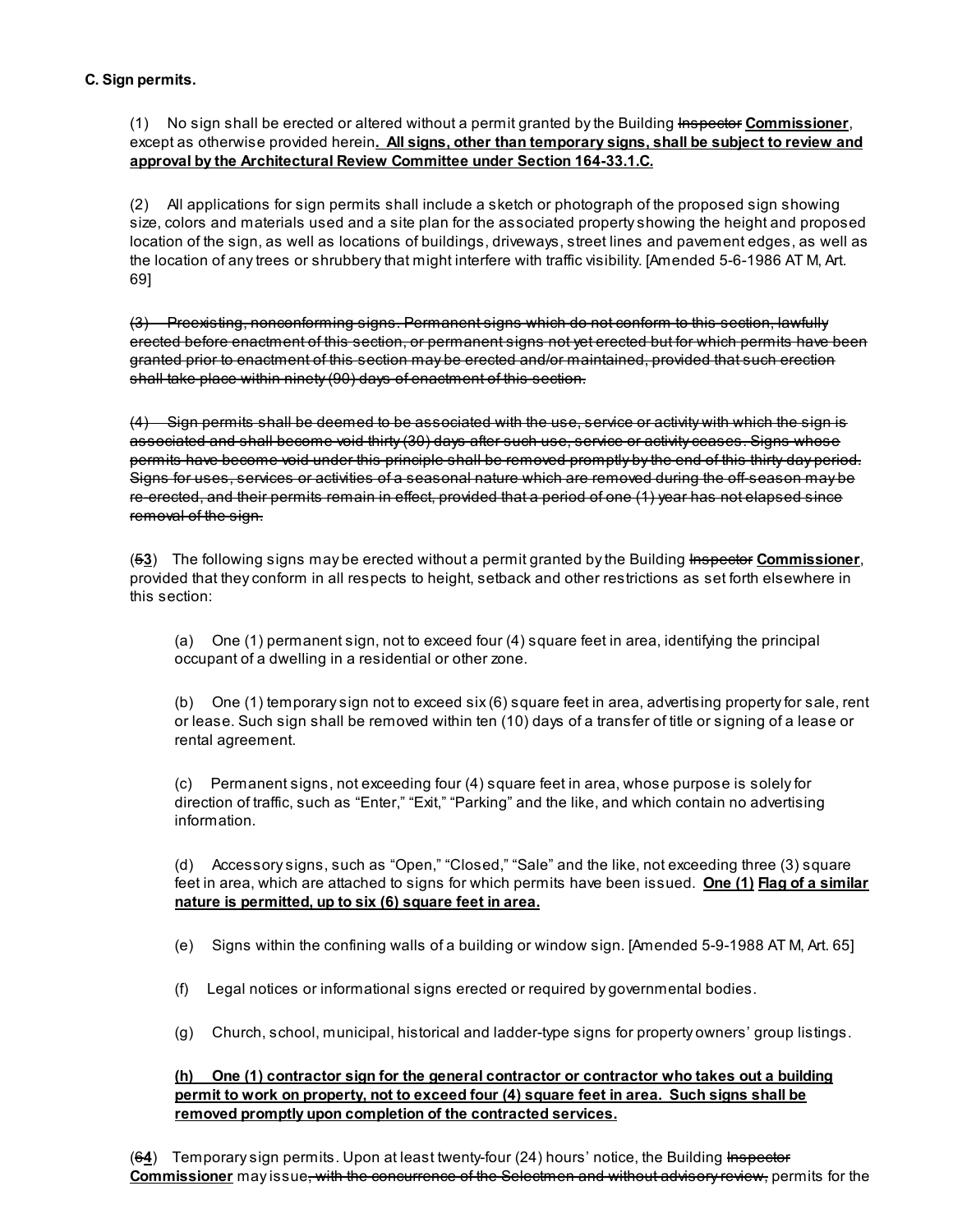erection of signs advertising yard or garage sales, open houses, special events and the like. Not more than two (2) such signs shall be permitted per event. Such signs shall conform to this section in all other respects and shall be removed within twenty-four (24) hours after the end of the event. Such signs shall meet the dimensional requirement set forth in Section 164-35. H., but shall not exceed fifteen (15) square feet in sign area.

 $(75)$  Fees. Fees may be charged for the issuance of a sign permit in accordance with a schedule as may be determined from time to time determined by the **Board of** Selectmen.

D. Signs for customary or self-employed home occupation. One (1) sign not to exceed six (6) square feet in area shall be permitted for a customary self-employed or home occupation in any zone for which a Special Permit or variance has been granted by the Board of Appeals, subject to any restrictions as to lighting, etc., imposed by the Board of Appeals, provided that such sign conforms in all other respects to the provisions of this section.

## E. Projecting signs.

(1) Projecting signs of up to three (3) square feet in area are permitted to project over walkways and shall maintain a clearance height of eight (8) feet below the bottom of the sign. No sign shall project over any lot line or any way intended for vehicular traffic.

(2) No sign affixed to any building shall project more than four (4) feet in any direction beyond the exterior walls of such building. Such signs shall meet the dimensional requirement set forth in Section 164-35. H.

## F. Banners

Banners are permitted in all business districts for not more than four (4) calendar days in any one calendar month. There is a limit of one and a temporary sign permit is required, that permit shall not be for longer than four (4) months. All Banners are subject to section 164-35.I.1

Banner signs over public streets are regulated per section 164-35.K.

G. Ladder signs.

On any lot on which three (3) or more businesses are located, all freestanding signs shall be of the ladder type, and no business shall be permitted a freestanding sign other than a sign located on the ladder. In cases where businesses are not readily visible from the street, one additional sign may be allowed by Special Permit.

H. Prohibited signs. The following types of signs shall be prohibited:

(1) In all zones, a Any sign that employs intermittent or flashing lights, whirling or similar moving devices or that emits noises or other loud sounds.

(2) ln all districts, a Any internally illuminated sign or sign employing illuminated gas-filled types or any other sign for which the primary source of light is visible to the public.

(3) Off-premises signs, except subdivision identification signs at entrances to subdivisions or except signs allowed in public display areas as designated by the Board of Selectman

- (4) Billboards of a general advertising nature.
- (5) Signs attached to trees or utility poles.
- (6) Temporary signs except as described in 164-35.C.4 or 164-35.C.3.b

## (7) Inflatable signs.

(6-8) Sandwich-board or A-frame-type signs that exceed 6 square feet in area. except as provided for in Subsection B, definition of "temporary sign."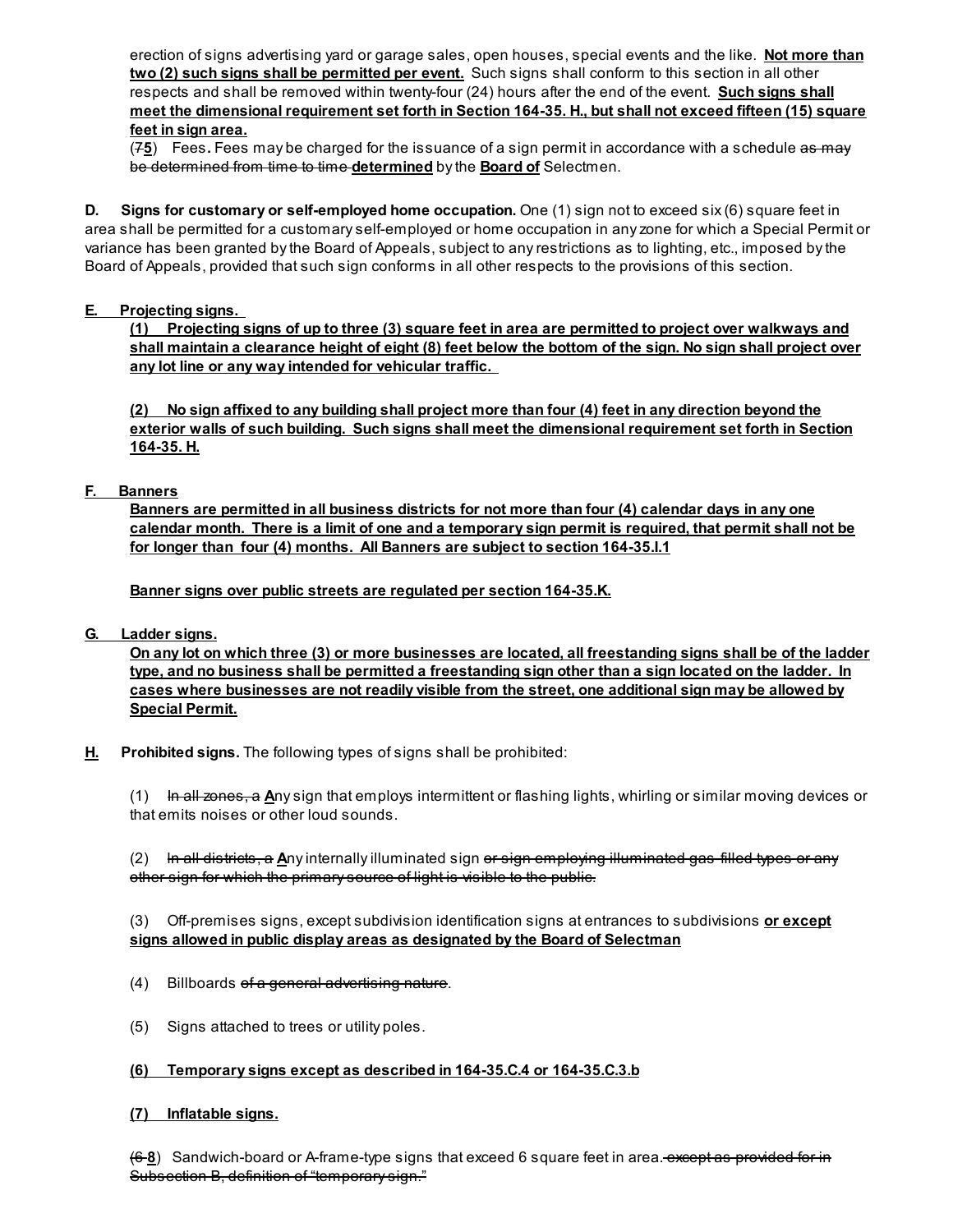#### I F. Size, height, setback and other restrictions

- (1) No sign shall project over any public way intended for vehicular traffic nor more than four (4) feet over any sidewalk or public right-of-way intended for pedestrian use.
- (2) No sign affixed to any building shall project more than four (4) feet in any direction beyond the exterior walls of such building.
- $(31)$  Size and location.
	- (a) Signs shall be governed as to size and location according to the following table:

| Setback from property street line (feet) | <b>Maximum height for</b><br>freestanding or projecting<br>signs (feet) | Maximum sign area<br>(square feet) |
|------------------------------------------|-------------------------------------------------------------------------|------------------------------------|
| $1 - 3$                                  |                                                                         | 6                                  |
| $3 - 10$                                 | 6                                                                       | 15                                 |
| $10 - 25$                                | 10                                                                      | 32                                 |
| Over 25                                  | 12                                                                      | 60                                 |

\*NOTE: Area for signs on ladder-type signs shall be computed individually w ithout regard for open space betw een signs, and maximum aggregate sign area shall be as set forth above, except that the maximum aggregate area for ladder signs required in Subsection B, definition of "ladder signs," may be increased up to one-third (1/3) by special permit from the Board of Appeals.

(b) No sign shall be located closer than ten (10) feet to any side lot line, except panhandle lots.

#### (42) Waiver of setback requirement. In cases where the distance from

the pavement edge to the *street property* line exceeds ten (10) feet, the setback requirement may be waived on recommendation of the Planning Board and Traffic Study Committee, and setbacks may be computed from the pavement edge instead of the **street property** line. In no case shall any sign be located closer than one (1) foot to any street property line, and all permits for signs for which setback requirements have been waived shall be subject to review and modification.

(53) Number of signs. No business shall have more than three (3) signs other than accessory signs not requiring permits as described elsewhere in this section. No residence shall have more than one (1) sign.

#### J.G. Erection time, inspection and removal of sign violations, and pre-existing signs

(1) A sign permit shall become void for any sign that is not erected within six (6) months of issuance of such permit.

(2) All signs for which permits are required shall be subject to inspection to check conformance to site plan and bylaw restrictions. Requests for

inspection shall be made to the Building Inspector Commissioner within ten (10) days of erection of any sign requiring a permit.

(3) A sign that is determined by the The Building Inspector Commissioner to be in violation of this section shall cause to be removed or modified within ten (10) days of such finding any sign which is found to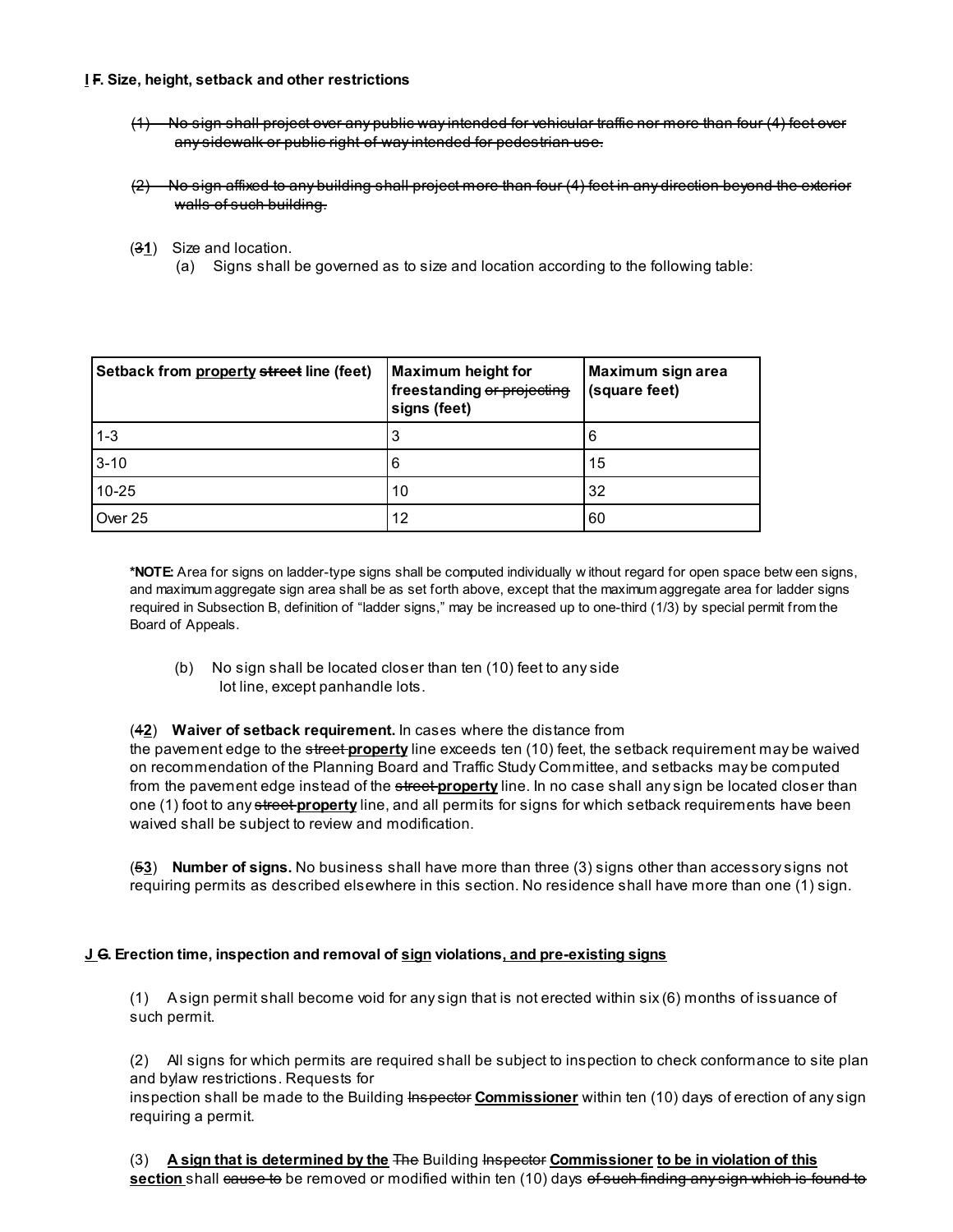(4) Preexisting, nonconforming signs. Permanent signs that do not conform to this section, lawfully erected before enactment of this section, or permanent signs not yet erected but for which permits have been granted prior to enactment of this section may be erected and/or maintained, provided that such erection shall take place within ninety (90) days of enactment of this section.

(5) Sign permits shall be deemed to be associated with the use, service or activity with which the sign is associated and shall become void thirty (30) days after such use, service or activity ceases. Signs whose permits have become void under this principle shall be removed promptly by the end of this thirtyday period. Signs for uses, services or activities of a seasonal nature that are removed during the offseason may be re-erected, and their permits remain in effect, provided that a period of one (1) year has not elapsed since removal of the sign.

(6) Alterations to a preexisting, nonconforming sign shall require the sign to come into compliance with all of the requirements herein. For the purpose of this section alterations shall consists of changes in any way including change in structure, location, design or lettering.

K.H. Notwithstanding anything else contained in Section 164-35 to the contrary, banners advertising civic, or cultural and/or athletic events conducted by a non-profit entity, may be placed at location(s) across Main Street and/or Eldredge Park Way provided that any such banner, and its location, is approved by the Board of Selectmen or, if designated by the Board of Selectmen, the Town Administrator. In the event multiple requests are made for a common time period the Board of Selectmen or the Town Administrator, as the case may be, may give preference in scheduling and location to Town sponsored events. Banner(s) shall be no more than twenty feet in length and two feet in height and shall be strung in such a manner so the bottom of the banner is fifteen feet off the road surface. Banner(s) shall be temporary in nature and removed as soon as practicable after the event to which it refers has ended. The Board of Selectmen is hereby authorized to promulgate rules and regulations as they deem necessary to carry out the provisions of this paragraph. [Added 5-19-1997 AT M, Art. 46; amended 10-25-2004 STM, Art. 10]

## L. Lighting of Signs. Lighted signs shall conform with the Outdoor Lighting Bylaw, Chapter 122 of the Orleans General Code.

Or to take any other action relative thereto. (2/3 vote required)

**MOTION:** To accept and adopt Article #27 as printed in the warrant and the Zoning Bylaw be so amended.

## PLANNING BOARD REPORT

The Planning Board held a public hearing on January 13, 2009. 15 residents were in attendance. The Board voted 5-0-0 to forward this article to the Town Meeting and recommend its approval.

Article 27 is a proposed updating of the Town's sign regulations. The Chamber of Commerce approached the Planning Board last fall with a list of questions and concerns about the manner in which signs are regulated. The Planning Board worked with the Chamber, and with the Zoning Bylaw Task Force to rework the regulations to be more clear, more effective, and to allow businesses a reasonable level of signage without causing an negative effect on community character.

The basics of the regulations have not changed. Businesses are still allowed up to three signs, and the size and setback limitations remain in effect. All commercial signs in Orleans must receive approval from the Architectural Review Committee before they can be constructed. There are a number of improvements we have proposed, and I would direct your attention to the video screen where the Planning Director will quickly walk you through the changes.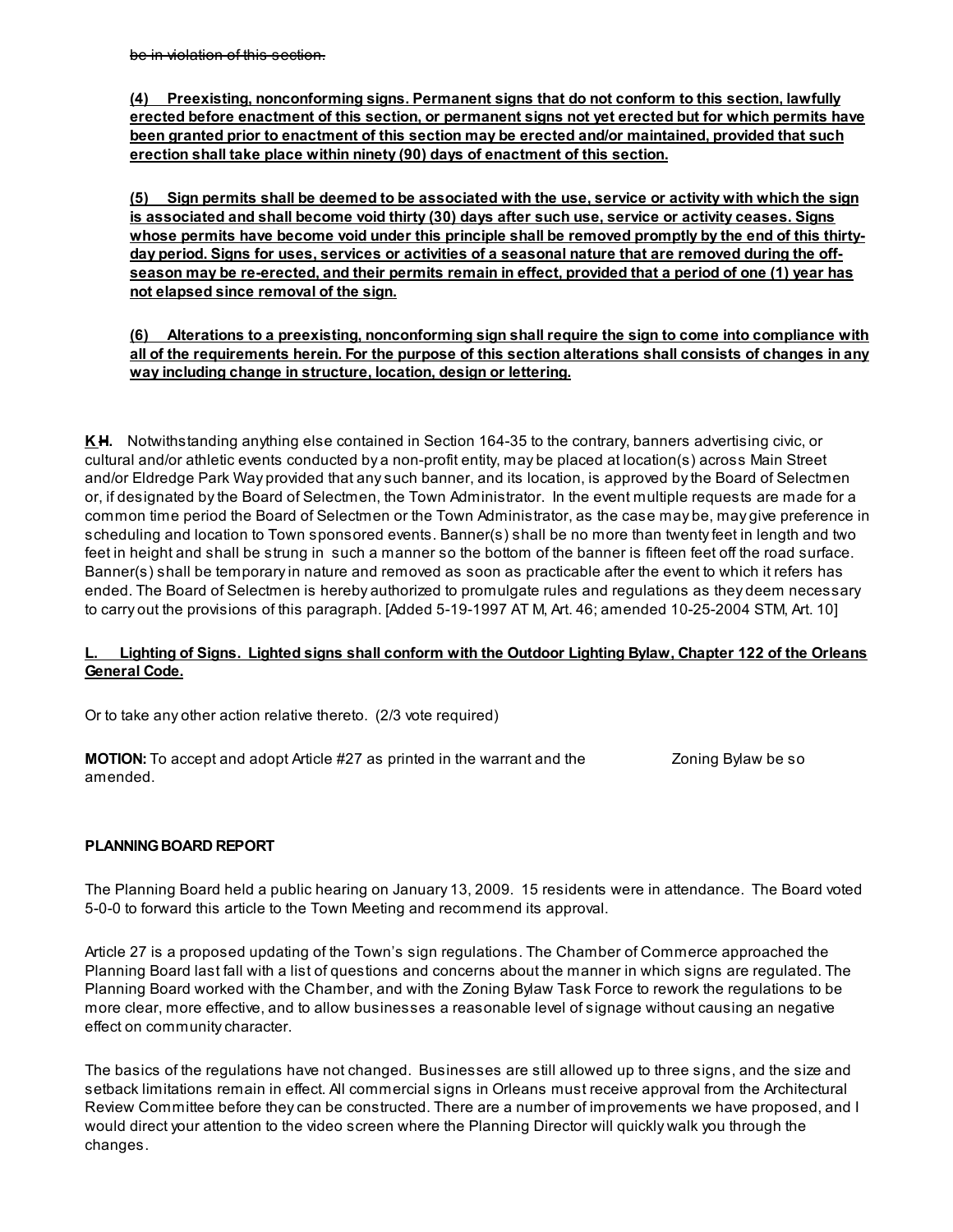Thank you. John Fallender, Chairman, Orleans Planning Board

**MOTION:** John Nichols made a motion to amend Section C  $(3)$  by adding sections  $(i)$  and  $(i)$ :

(i) Political and public issue signs held by individuals.

(j) Political and public issue signs posted on private property with the homeowner's permission, expressing positions on candidates for public office and/or positions on public issues. Signs relating to electoral candidates for public office may be placed 30 days before the election until five days afterward.

The proposed amendment was rejected as the definition of the word "sign" in the bylaw does not currently apply to political signs, thus no amendment is necessary.

MOTION: John Nichols made a motion to amend Section H (3) by deleting the words after the words "allowed in" and adding the words "Section C (3)"

The proposed amendment was ruled out of order and was rejected as it is well beyond the scope of the main motion

MOTION: To move the question.

ACTION: Voted, voice vote carries by the necessary 4/5 majority to move the question.

ACTION: On the main motion, voted, voice vote carries by the necessary 2/3 majority.

## ARTICLE 28. ADOPT GENERAL BYLAW, CH. 125: LITTERING

To see if the Town will vote to amend the General Bylaws by adopting Chapter 125, Littering, as follows:

Chapter 125 – Littering

§125-1. Prohibited acts; "litter" defined.

No person shall throw, deposit, sweep or abandon upon any public way or any property owned by the Town or on property of another any litter. For purposes of this provision, "litter" includes but is not limited to paper wrappers from sandwiches; paper, styrofoam, or plastic cups; plastic bags; paper bags; cup lids; cigarette butts; cigarette packs; gum packs; paper towels; tissues; fruit skins and containers; bottles, cans, or any other refuse which would be considered trash.

§125-2. Violations and penalties; enforcement.

- Violation of this chapter shall be punishable by noncriminal disposition pursuant to the provisions of MGL c. 40, §~21D. For the purposes of noncriminal disposition, penalty to apply in the event of a violation shall be as follows: \$50 for the first offense; \$100 for the second offense; \$300 for the third offense and each subsequent offense. Each day on which a violation exists shall be deemed to be a separate offense.
- This chapter shall be enforced by natural resources officers, harbormasters, assistant harbormasters, Town police officers, or any other official so authorized by the Board of Selectmen.

or to take any other action relative thereto. (Simple Majority Vote Required)

MOTION: To accept and adopt Article #28 as printed in the warrant.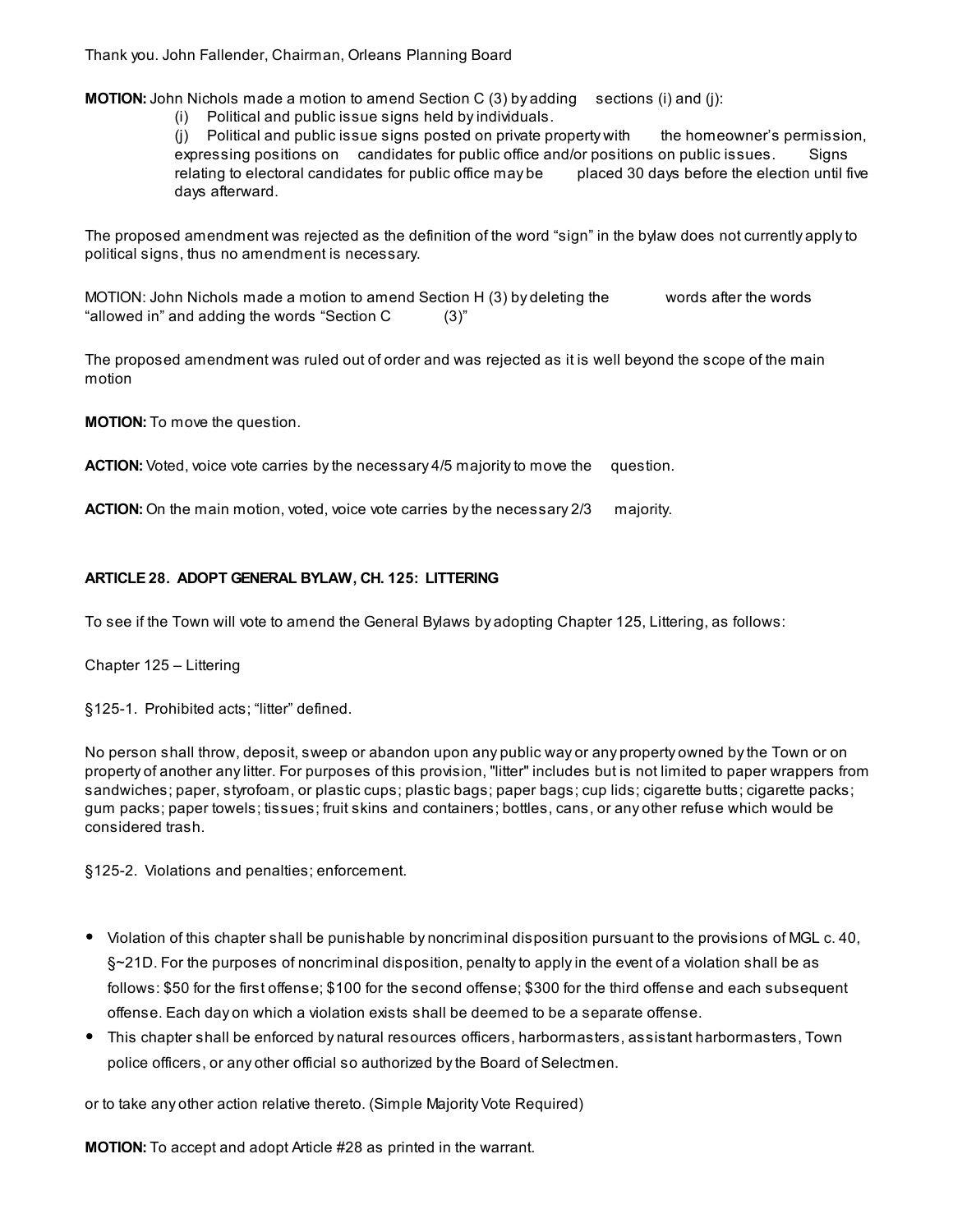## ARTICLE 29. AMEND GENERAL BYLAWS, CH. 120: NOISE

To see if the Town will vote to amend the General Bylaws, Chapter 120, Noise, by deleting Chapter 120 (§120-1, §120-2§, §120-3 and §120-4), in its entirety and inserting in place thereof the following new Chapter 120, Noise:

#### §120-1. UNLAWFUL NOISE PROHIBITED

It shall be unlawful for any person or persons occupying or having charge of, or being present in or about any building, dwelling, structure, premises, shelter, boat, vehicle or conveyance, or any part thereof, in the Town (other than that section of any establishment licensed under M.G.L. c. 138), to create, assist in creating, continue or allow to continue any excessive, unnecessary, or unusually loud noise, including any such noise in the operation of any radio, phonograph or other sound-making device or instrument, or reproducing device or instrument, or in the playing of any band, orchestra, musician or group of musicians or in the use of any device to amplify the aforesaid, or the making of loud outcries, exclamations or other loud or boisterous noise or loud and boisterous singing by any person or group of persons or in the use of any device to amplify the aforesaid noise or to attract attention, or loud or continuous animal noises, where such noise is plainly audible at a distance of 150 feet from the building, structure, premises, shelter, vehicle, boat or conveyance in which or from which it is produced.

The fact that the noise is plainly audible at a distance of one hundred fifty (150) feet from the building, dwelling, structure, premises, shelter, boat or vehicle from which it originates or when the noise occurs between 10:00 PM and 7:00 AM, shall constitute prima facie evidence of a violation of this By-law.

Any person shall be deemed in violation of this By-law who shall make, or aid and abet, or cause, or suffer or countenance or assist in the making of any such noise.

## §120-2. EXEMPTIONS.

The following uses and activities shall be exempt from the provisions of this By-law:

- Emergency Vehicles. Any police or fire vehicle or any ambulance while engaged in necessary emergency business.
- Highway and Utility Maintenance and Construction. Necessary excavation in or repairs of bridges, streets, or highways, or any public utility installation by or on behalf of the town, or any public utility or any agency of the Commonwealth of Massachusetts.
- Public Address. The reasonable use of amplifiers or loud speakers for public addresses which are noncommercial in nature.
- Garbage and Refuse collection vehicles, or vehicles providing an emergency service including without limitation fuel delivery vehicles.

#### §120-3. PENALTIES.

The first violation of this By-Law shall be punished by a fine of not more than \$50.00.

The second violation of this By-Law within 12 months after the first violation shall be punished by a fine of not more than \$100.00.

Further violations within 12 months after the last violation shall be punished by a fine of two hundred fifty dollars \$250.00.

Each such act which either continues or is repeated more than once shall be prosecuted as a separate offense.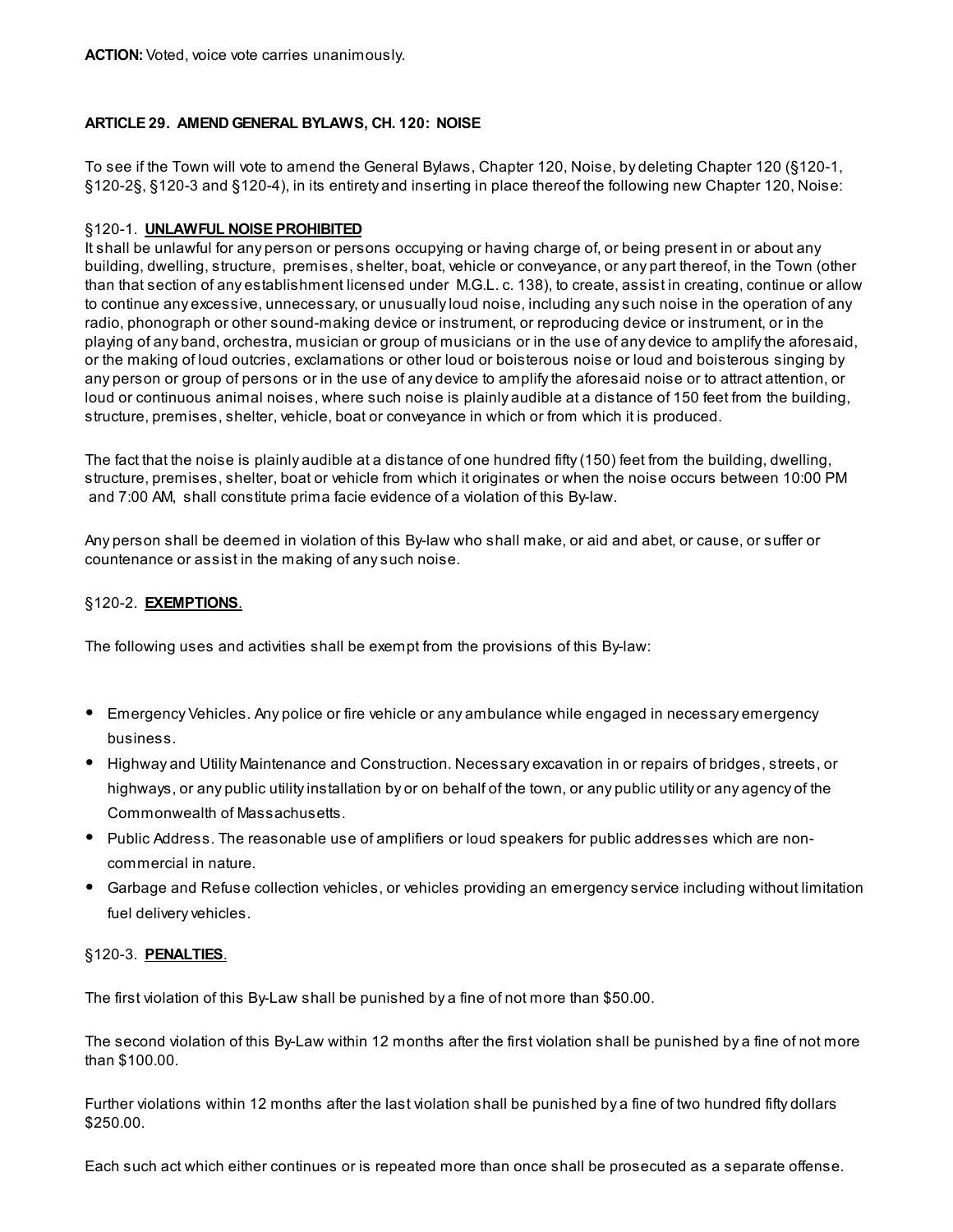If the violation occurs on the premises of rental property, then the owner will be notified in writing that a violation(s) has occurred.

## §120-4. ENFORCEMENT.

This Bylaw shall be enforced by the Orleans Police Department. Officers may:

- Issue a verbal warning.
- Issue a written warning on the appropriate departmental form.
- Utilize the noncriminal disposition procedure authorized by the Orleans By-Law §1-1 and M.G.L. c. 40, §21D.

or to take any other action relative thereto. (Simple Majority Vote Required)

MOTION: To accept and adopt Article #29 as printed in the warrant.

MOTION: Stanley Gove made a motion to amend (Article 29. General bylaws, Ch. 120: Noise) To delete the words from §120-2. Exemptions, Section D. "Garbage and Refuse collection vehicles or" retaining the words "vehicles providing an emergency service including without limitation fuel delivery vehicles".

ACTION: On the motion to amend, voted standing vote Yes=77, No=119, motion to amend fails.

Five voters challenged the quorum. Tellers conducted a standing count of voters in the hall. Total number of voters counted were 209. At 9:55 p.m., due to lack of a quorum, Town Meeting was adjourned at. until Wednesday, May 13<sup>th</sup> at 6:30 p.m.

#### Wednesday, May 13, 2009

Town meeting reconvened at 6:38 p.m. on Wednesday, May 13, 2009 at the Nauset Regional Middle School gym when Town Clerk, Cynthia May announced that a quorum of 276 voters had been reached. There were 433 voters in attendance. Tellers sworn in were: Wally Swidrak, Paul O'Connor, John and Ann Hodgkinson . Constables on duty were John Fitzpatrick and Mary E. Stevens.

MOTION: Dick Laraja made the following motion to amend Article #29 by adding the following to §120-2. Exemptions.

E. Fireworks, little league, soccer and other sporting events, parades, church bells, and public events including, but not limited to, Pops in the Park.

F. Normal operation of properly muffled motor vehicles, boats, equipment for lawn moving, farm or agricultural equipment, equipment used in the normal course of home or commercial repair, renovation, construction, or demolition, or in septic system construction or maintenance.

ACTION: Voted, standing vote YES=208, No=161, motion to amend carries by the necessary majority.

MOTION: To move the question.

ACTION: Voted, voice vote carries by the necessary 4/5 majority to move the question.

ACTION: On the main motion as amended, voted, voice vote carries by the necessary majority.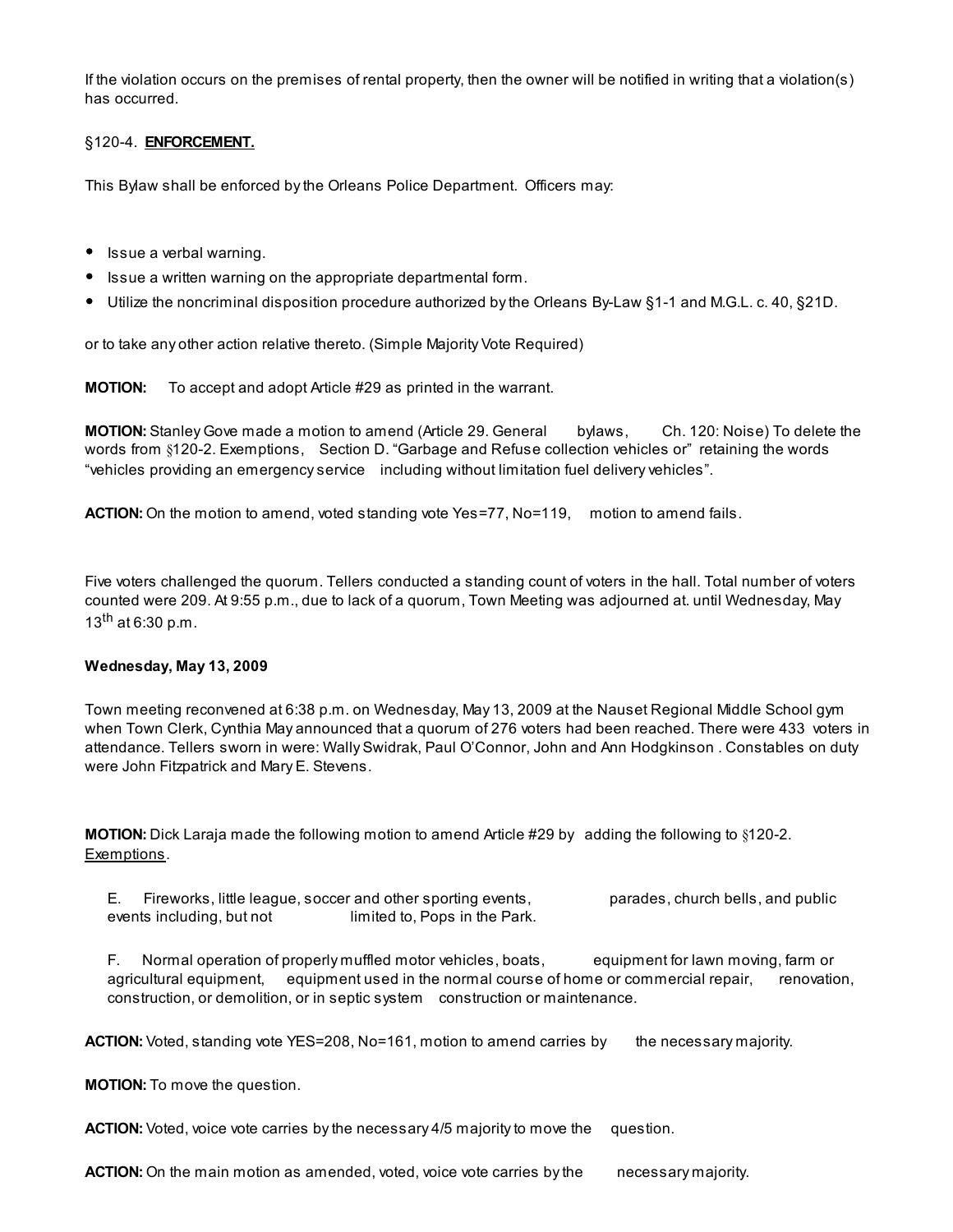## ARTICLE 30. ADOPT GENERAL BYLAW, CH. 126: PUBLIC CONSUMPTION OF MARIJUANA OR TETRAHYDROCANNABINOL

To see if the Town will vote to amend the General Bylaws by adopting Chapter 126, Public Consumption of Marijuana or Tetrahydrocannabinol, as follows:

Chapter 126 – Public Consumption of Marijuana

§126-1. Prohibited acts.

No person shall smoke, ingest, or otherwise use or consume marijuana or tetrahydrocannabinol (as defined in G.L. c. 94C, §1, as amended) while in or upon any street, sidewalk, public way, footway, passageway, stairs, bridge, park, playground, beach, recreation area, boat landing, public building, schoolhouse, school grounds, cemetery, parking lot, or any area owned by or under the control of the Town; or in or upon any bus or other passenger conveyance operated by a common carrier; or in any place accessible to the public.

§126-2. Violations and penalties; enforcement.

This bylaw may be enforced through any lawful means in law or in equity including, but not limited to, enforcement by criminal indictment or complaint pursuant to G.L. c.40, §21, or by noncriminal disposition pursuant to G.L. c. 40, §21D, by the Board of Selectmen, the Town Administrator, or their duly authorized agents, or any police officer. The fine for violation of this bylaw shall be three hundred dollars (\$300.00) for each offense. Any penalty imposed under this bylaw shall be in addition to any civil penalty imposed under G.L. c. 94C §32L. For the purposes of enforcing this bylaw, any person charged with a violation of this bylaw shall be required to provide proper identification.

§126-3. In the event that any provision, section or clause of this bylaw is hereafter judicially found to be invalid, such decision, invalidity or voidance shall not affect the validity of the remaining portion of these regulations.

or to take any other actions related thereto. (Simple Majority Vote Required)

MOTION: To accept and adopt Article #30 as printed in the warrant.

MOTION: To move the question

ACTION: Voted, voice vote carries by the necessary 4/5 majority to move the question.

**ACTION:** On the main motion, voted, voice vote carries by the necessary majority.

#### ARTICLE 31. AMEND GENERAL BYLAWS, CH. 104: AFFORDABLE HOUSING

To see if the Town will vote to amend the General Bylaws, Chapter 104 of the Code, Affordable Housing, §104-2. DEFINITIONS, as follows:

In the definition 1) Affordable Housing Trust Fund, delete the third sentence which reads:

Expenditures should follow an allocation plan submitted by a joint committee made up of the Housing Task Force and the Orleans Housing Authority Commissioners as appointed by the Selectmen.

and replace with the following sentence:

Expenditures should follow an allocation plan submitted by the Affordable Housing Committee.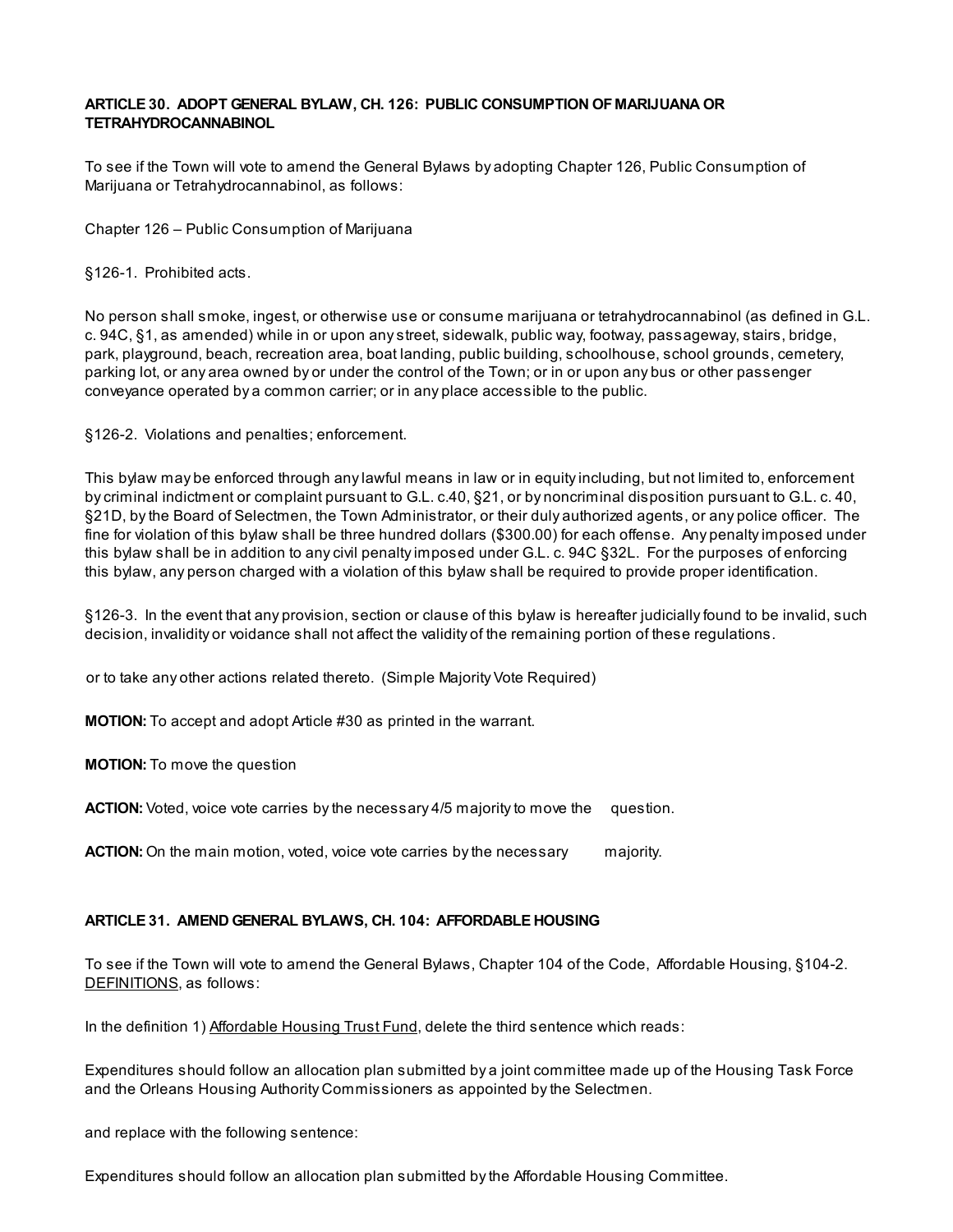Add the following new definition and then renumber the remaining definitions:

1) Affordable Housing Committee - An Affordable Housing Committee shall be established consisting of seven members, who are residents of the Town, to be appointed by the Board of Selectmen, for three year overlapping terms as follows: two members to be appointed for a term of one year and thereafter for a term of three years, two members to be appointed for a term of two years and thereafter for a term of three years, and three members to be appointed for a term of three years.

And further to authorize the Board of Selectmen, to the extent necessary, to dissolve the existing Orleans Housing Task Force, or to take any other action relative thereto. (Simple Majority Vote Required)

MOTION: To accept and adopt Article #31 as printed in the warrant.

ACTION: Voted, voice vote carries by the necessary majority.

## ARTICLE 32. AMEND GENERAL BYLAWS, CH. 158: WATER

To see if the Town will vote to amend the Orleans Water Bylaw by striking the following language and inserting the following new text.

ARTICLE I General Regulations [Adopted 3-11-1963 A TM, Art. 41; amended in its entirety 3-9-1970 ATM, Art. 33]

§ 158-1. Guaranty or bond required for extension of mains.

Whenever any extension of the water main is requested upon any street or way, the **Board of** Water Commissioners, or the Board of Water and Sewer Commissioners, as the case may be, (hereinafter the "Board" may require that, before such extension is made, a guaranty or bond shall be given to the town in such amount and form and with such sureties as they shall approve, conditioned that the obligors shall pay to the town for not more than ten (10) years, at the time appointed for payment of water rates, such sums as shall amount in the aggregate annually to ten percent (10%) upon the cost of such extension, subject to diminution by the amounts that the town shall receive annually from rates paid for water by consumers connected with such extension.

§ 158-2 Protection of watershed; fines and penalties.[Added 5-9-1989 ATM, Art 30]

Any person who, without lawful authority, directly or indirectly corrupts or defiles or who causes the corruption or defilement of the watershed system or any water source located within the Town of Orleans supplying the watershed system including but not limiting to dumping of any type of materials within the watershed of said Town as depicted on <del>assessor's maps, # 3, 8, 9, and 11</del> Assessors Map 54, Parcel 1: 490+/- acres, Assessors Map 68, Parcel 5: 3.91 acres, Assessors Map 68, Parcel 7: 6.91 acres, Assessors Map 81, Parcel 10: 13.67 acres, Assessors Map 81, Parcel 9: 3.33 acres, Assessors Map 81, Parcel 5: 11.48 acres, Assessors Map 75, Parcel 119: 4.00 acres, Assessors Map 75, Parcel 87: 6.53 acres filed in the Orleans Tax Assessor's Office, shall be subject to the following fines and penalties. A violation of this bylaw shall be punished by a fine of not more than Two hundred and Fifty and 00/100 (\$250.00) Three Hundred and 00/100 (\$300.00) Dollars for each day such violation occurs or continues. Any such fine or penalty shall be payable to the Treasury of the Town of Orleans. The fines and penalties imposed under this bylaw are in addition to the fines and penalties imposed under Massachusetts General Laws, Chapter 92, Section 111 and Massachusetts General Laws, Chapter 21, Section 43 42, and said statutes shall not be construed as a limitation of the enforcement or the extent of violations covered under this bylaw. The fines imposed by this bylaw shall be posted at or near the areas to which it applies and shall be published at least once in a newspaper published in the County where said areas, in whole or in part, are situated. The bylaw shall not be deemed the exclusive remedy available to the Town of Orleans for the corruption or defilement of the Town's watershed. The Town specifically reserves the right to maintain an action under theories of tort law or any other appropriate legal theory.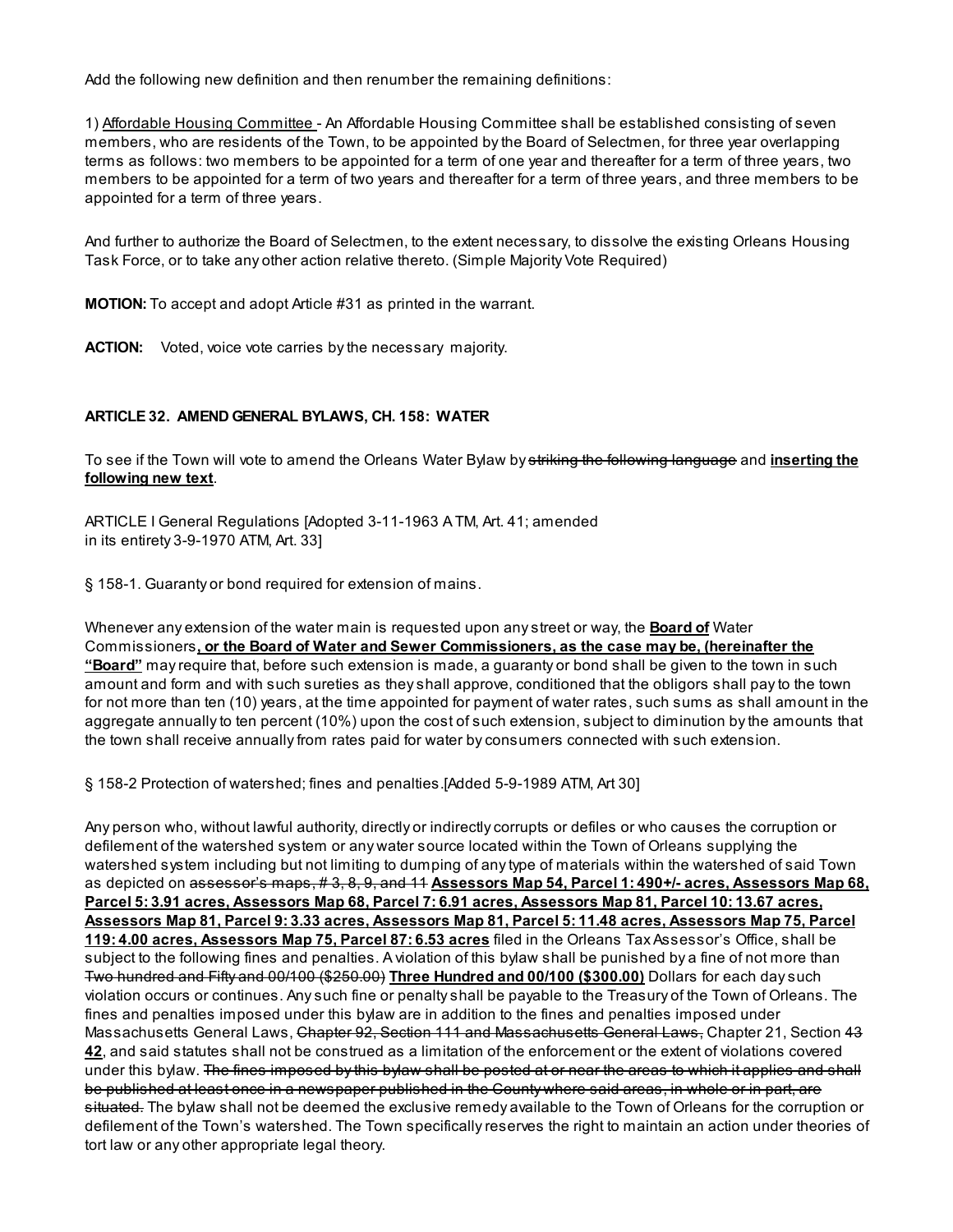§ 158-3. Purpose.

- To protect the public potable water supply served by the Orleans **Board Water Commission** from the possibility of contamination of or pollution by isolating such contaminants or pollutants which could backflow or backsiphon into the public water system.
- To promote the elimination or control of existing cross-connection, actual or potential, between its customers in-plant potable water system, and non-potable systems.
- To provide for the maintenance of a continuing program of cross\_
- connections control which will effectively prevent the contamination or pollution of all potable water systems by cross-connection.

§ 158-4. Authority.

As provided in the Federal Safe Drinking Water Act of 1974 (Public Law 93-523), and the Commonwealth of Massachusetts drinking water regulations, 310 CMR 22.22, the water purveyor has the primary responsibility for preventing water from unapproved sources or any other substances from entering the public potable water system.

# **• Grieans The Water Commission Department Rules and Regulations, Adopted August 23, 1988 and amended 5-**2-2007.

## § 158-5. Responsibility.

The **Board Water Commission** shall be responsible for the protection of the public potable water distribution system from contamination or pollution due to the backflow or backsiphonage of contaminants or pollutants. If, as a result of a survey of the premises, the commission Water Department determines that an approved backflow prevention device is required at the Town's water service connection or as inplant protection on any customer's premises, the Commission Water Department, or its delegated agent, shall issue a cross-connection violation form to said customer to install approved backflow prevention devices. The customer shall, within a time frame determined by the Commission Water Department, install such approved device or devices at his own expense, and failure or refusal or inability on the part of the customer to install said device or devices within the specified time frame shall constitute a ground for discontinuing water service to the premises until such device or devices have been properly installed.

§ 158-6. Definitions.

Air Gap Separation: the method of preventing backflow through the use of an unobstructed vertical distance through the free atmosphere between the lowest opening from any pipe or faucet supplying water to a tank, plumbing fixture, or other device and the flood level rim of the receptacle.

- Approved: accepted by the Reviewing Authority as meeting an applicable specification stated or cited in this regulation or as suitable for the proposed use.
- Approved Backflow Prevention Device or Devices: A method to prevent backflow approved by the Department of **Environmental Protection** for use in Massachusetts.
- **Atmospheric Vacuum Breaker:** An approved backflow device used to prevent back siphonage which is not designed for use under static line pressure.
- Auxiliary Water Supply: Any water supply of unknown or questionable quality on or available to the premises other than the suppliers Water Department's approved public potable water supply.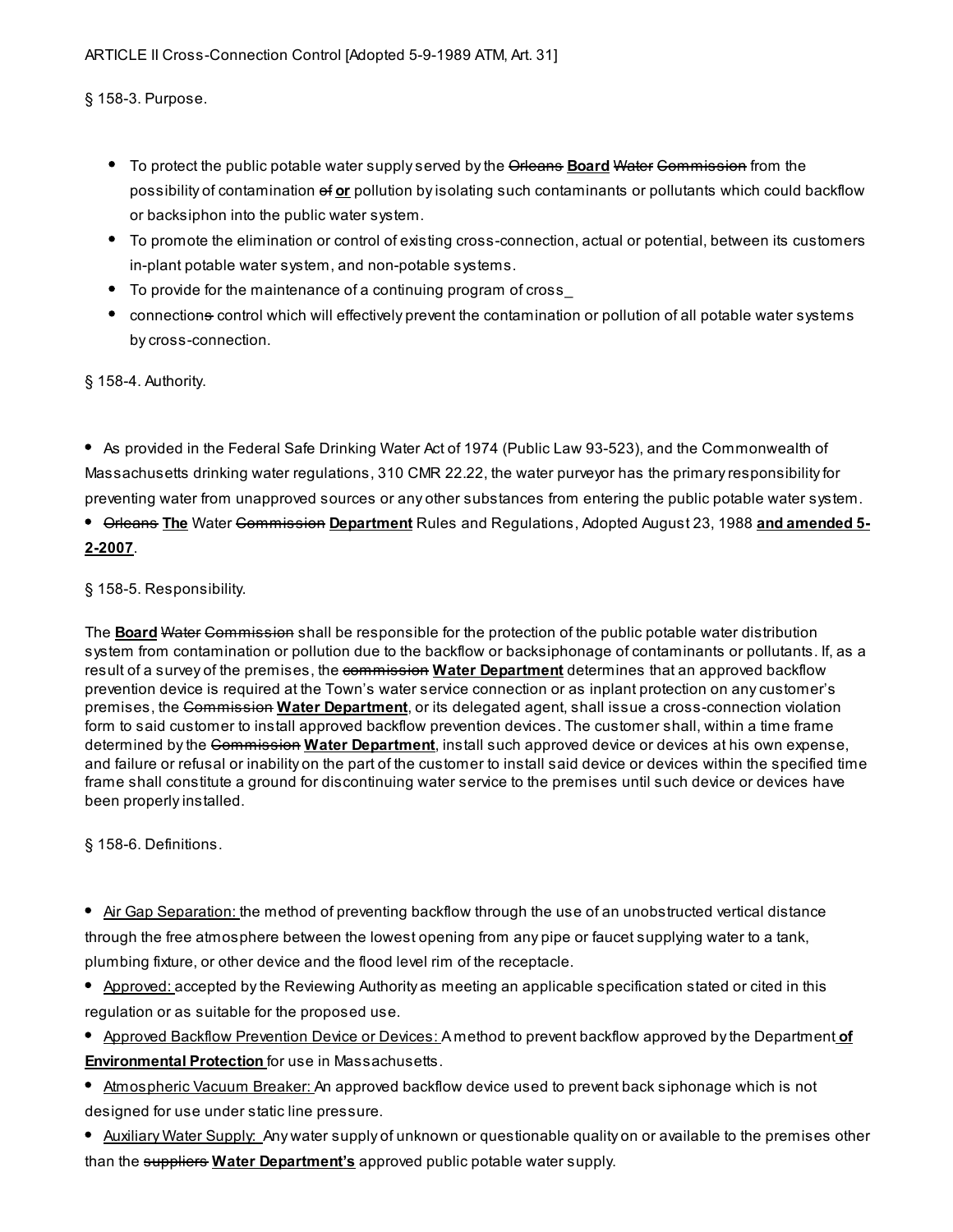- Back Pressure: Pressure created by mechanical means or other means which causes water or other liquids or substances to flow or move in a direction opposite to that which is intended.
- **Back Siphonage:** A form of backflow due to reduced or subatmospheric pressure within a water system.
- Backflow: The flow of water or other liquids, mixtures or substances into the distributions pipes of a potable water supply from any source other than the intended source.

**Backflow Preventer with Intermediate Atmospheric Vent: A device having two independently operating check** valves separated by an intermediate chamber with a means for automatically venting it to the atmosphere, in which the check valves are force loaded to a normally closed position and the venting means is force loaded to a normally open position.

- Barometric Loop: A loop of pipe rising at least 35 feet, at its topmost point, above the highest fixture it supplies.
- Commission: The T own of Orleans Water Commission or owner or operator of a public water supply system.
- Contaminant: Any physical, chemical, biological or radiological substance or matter in water.

Cross-Connection: Any actual or potential connection between a distribution pipe of potable water from a public water system and any waste pipe, soil pipe, sewer, drain, or other unapproved source.

**Cross-Connection Violation Form:** A violation form designated by the Department of Environmental Protection, which is sent to the owner by the water supplier department with copies sent to the Department of Environmental Protection, plumbing inspectors and Board of Health delineating cross\_connection violations found on the owner's premises and a procedure for corrective action.

Department: The Massachusetts Department of Environmental Quality Engineering.

- **Double Check Valve Assembly:** A backflow prevention device which incorporates an assembly of check valves, with shut-off valves at each end and appurtenances for testing.
- **In-Plant Protection:** The location of approved backflow prevention devices in a manner which provides simultaneous protection of the public water system and the potable water system within the premises.
- Owner: Any person maintaining a cross-connection installation or owning or occupying premises on which cross-connections can or do exist.
- **Permit:** A document issued by the **Water** Department which allows a cross-connection installation.

Person: Any individual, corporation, company, association, trust, partnership, the Commonwealth, a municipality, district, or other subdivision or instrumentality of the United States, except that nothing herein shall be constructed to refer to or to include any American Indian tribe or the United States Secretary of the Interior in his capacity as trustee of Indian Lands.

Pressure Vacuum Breaker: An approved backflow prevention device designed to prevent only back siphonage and which is designed for use under static line pressure and which has necessary appurtenances for testing.

**Reduced Pressure Backflow Preventer:** An approved backflow prevention device incorporating (1) two more check valves, (2) an automatically operating differential relief valve located between the two checks, (3) two shut-off valves, (4) necessary appurtenances for testing.

**Residential Dual Check: An assembly of two spring loaded, independently operating check valves without tightly** closing shut-off valves and test cocks. Generally employed immediately downstream of the water meter to act as a containment device.

• Reviewing Authority: The Water Department, its Designees, or the local plumbing inspector, authorized by M.G.L. C. 142 and licensed by the Board of State Examiners of Plumbers and Gas Fitters, whichever is responsible for the

review and approval of the installation of an approved backflow prevention device.

§ 158-7. Administration.

The Commission Board will operate an active cross-connection control program, to include the keeping of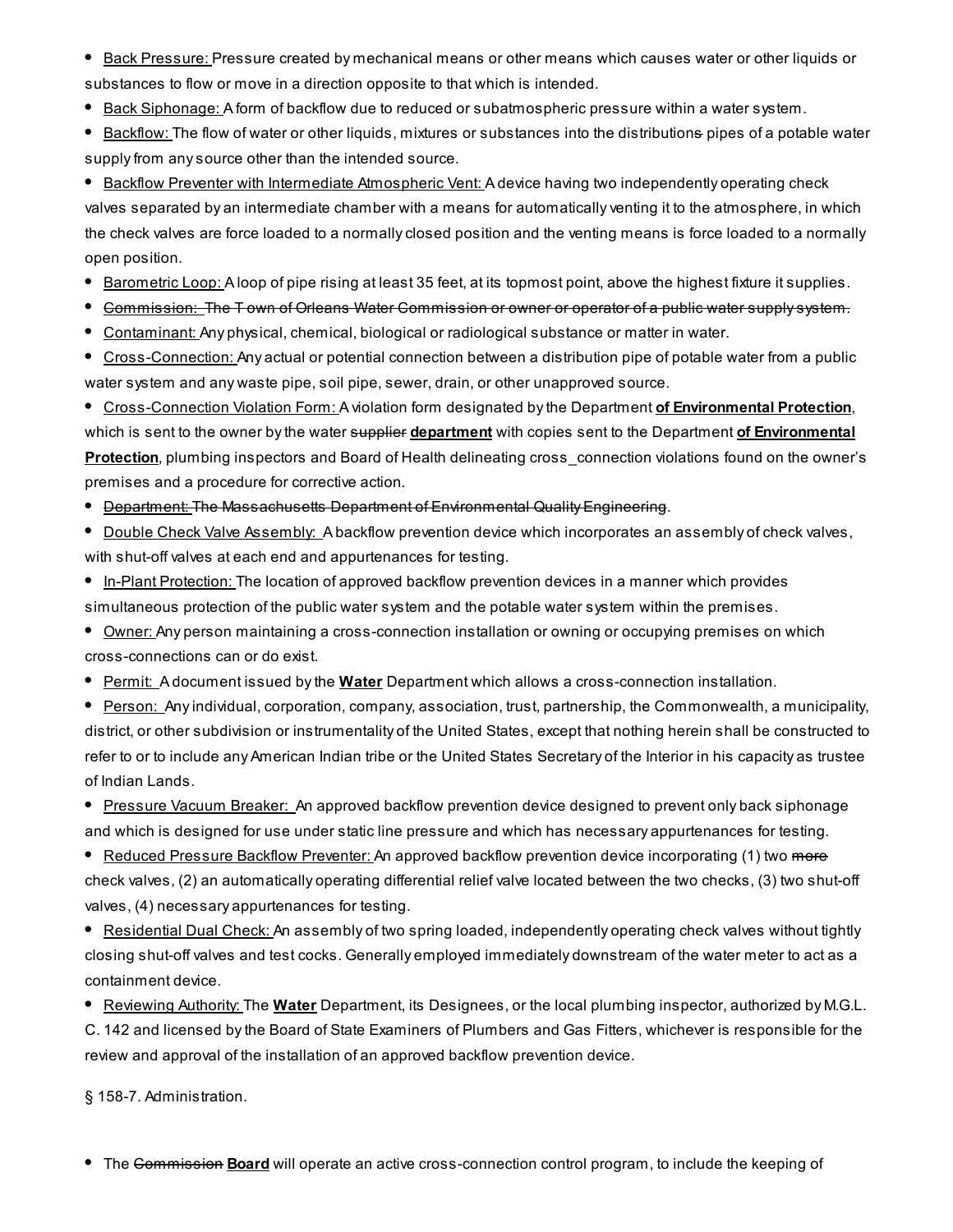necessary records which fulfills the requirements of the State DEQE's Department of Environmental Protection

Cross Connection Regulations and is approved by the Department.

B. The owner shall allow his property to be inspected for possible cross-connections and shall follow the provisions of the Commission's program and the Department regulations.

§ 158-8. Requirements.

## A. GOMMISSION WATER DEPARTMENT.

On new installations, the Commission Water Department will provide on-site evaluation and/or inspection of plans in order to determine the type of backflow preventer, if any, that will be required, and notify the owner of plan approval requirements by the appropriate reviewing authority.

For premises existing prior to the start of this program, the Commission Water Department will perform surveys of the premises and reviews of as-built plans and issue a cross-connection violation form to the owner detailing any corrective action required, the method of achieving the correction, and the time allowed for the correction to be made. The time period allowed shall depend upon the degree of hazard involved.

The Commission Board will not allow any cross-connection to remain unless it is protected by an approved backflow preventer for which a permit has been issued approved and which will be regularly tested to insure satisfactory operations.

If the Commission Board determines at any time that a serious threat to the public health exists, the water service will be terminated immediately.

The Commission Water Department shall have on its staff, or shall have a delegated representative, who is a backflow prevention device tester certified by the Commonwealth of Massachusetts.

The Commission Water Department will begin began initial premise inspections to determine the nature of existing or potential hazards, following the approval of this program by the Department of Environmental Protection, during calendar year 1988. Initial focus will be was on high hazard industries and commercial premises. The Water Department continues with an annual survey program.

#### B. OWNER.

The Owner shall be responsible for the elimination or protection of all cross-connections on his/her premises. The Owner shall be responsible for applying for and obtaining all necessary approvals and permits for the maintenance of cross-connections and installation of backflow prevention devices, and applying annually for the renewal of each permit.

The Owner shall have any device that fails an inspection or test repaired or replaced by a licensed plumber. The Owner shall inform the Commission Water Department of any proposed or modified cross-connection and also any existing cross-connections of which the owner is aware but has not been found by the Commission Water Department.

The Owner shall not install a bypass around any backflow preventer unless there is a backflow preventer of the same type on the bypass. Owners who cannot shut down operation for testing of the device(s) must supply additional devices necessary to allow testing to take place.

The Owner shall install backflow preventers in a manner approved by the **Water Department Bepartment and by** the Commission.

The Owner shall install only reduced pressure backflow preventers and double check valve assemblies approved by the State **DEQE**.

Any Owner of industrial, commercial, or institutional premises having a private well or other private water source must have a permit if the well or source is cross connected to the Commission's Orleans water system. Permission to cross connect may be denied by the Gommission Board. The Owner may be required to install a backflow preventer at the service entrance if a private water source is maintained even if it is not cross connected to

#### the **Orleans water** system.

The Owner of any residential premises having a private well or other private water source will not be allowed a physical connection with the public water supply system.

10. The Owner shall be responsible for the payment of all fees for permits, device testings, retesting in the case that the device fails to operate correctly, and second re-inspections for noncompliance with commission or Department Water Department requirements.

§ 158-9. Degree of hazard.

The Commission Board recognizes the threat to the public water system arising from cross-connections. As such, the Commission **Board**, whereas it is responsible for the quality of the public water supply, may require a containment device on the water service entrance to any customer who, as a result of unprotected cross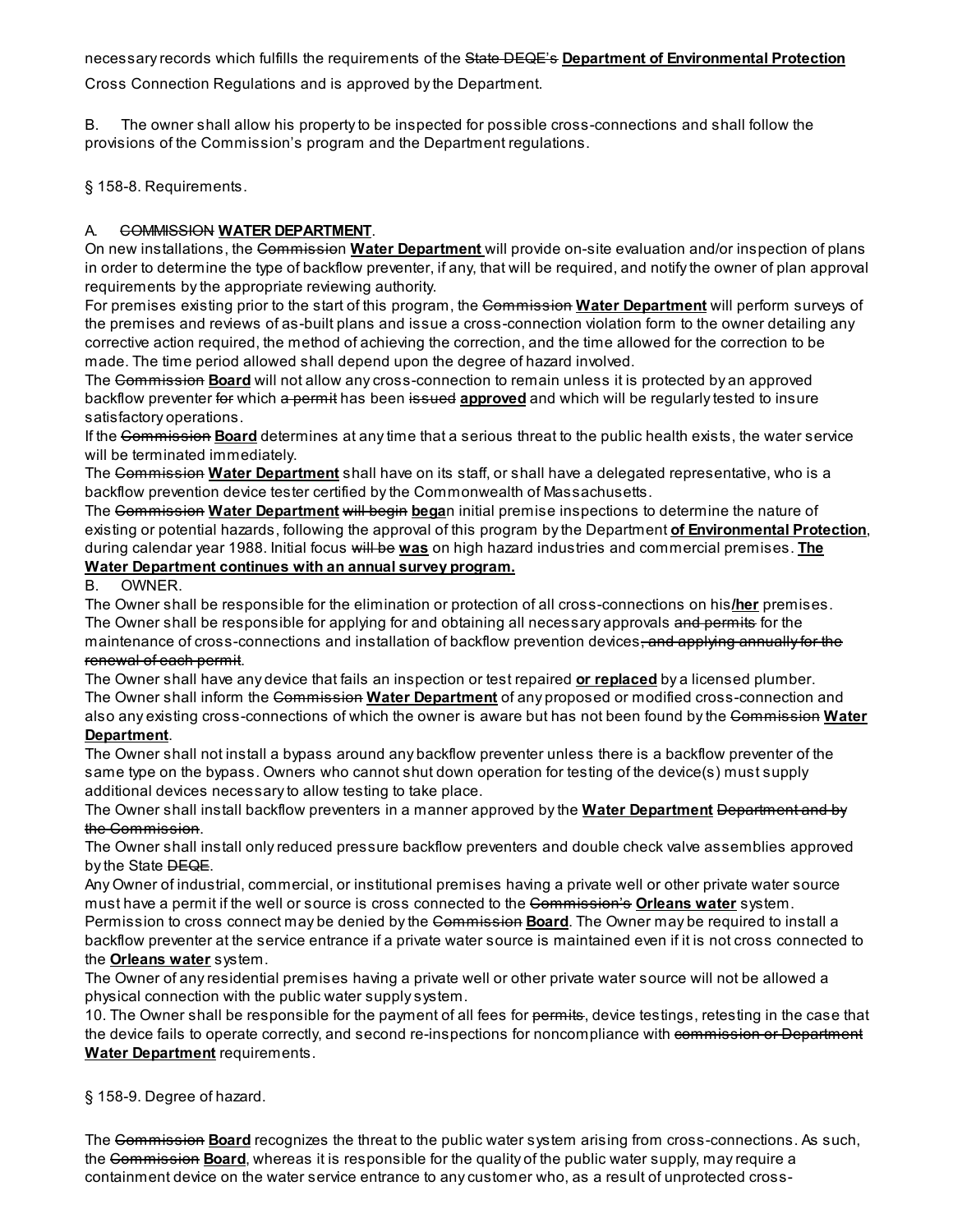connections, could contaminate the public water supply system.

§ 158-10. Enforcement. The Commission Board shall not allow a cross-connection to exist with the public water supply system unless it is considered necessary and all appropriate approvals and/or permits have been issued.

§ 158-11. Existing in-use backflow-prevention devices. Any existing backflow preventer shall be allowed by the Gommission **Board** to continue in service unless the degree of hazard is such as to supersede the effectiveness of the present backflow preventer or result in an unreasonable risk to the public health. Where the degree of hazard has increased, as in the case of a residential installation converting to a business establishment, any existing backflow preventer must be upgraded to a reduced pressure backflow preventer, or a reduced pressure backflow preventer must be installed in the event that no backflow device was present.

§158-12. Periodie Testing.

Reduced pressure backflow preventers shall be tested and inspected at least semi-annually and double check valve assemblies shall be tested and inspected at least **annually semi-annually** by the Water Department Commission.

Periodic Testing shall be performed by the Commission's Water Department's certified tester or a Massachusetts Department of Environmental Protection certified tester with the approval of the Water Department. His delegated representative, who shall be a certified tester.

The testing shall be conducted during the Commission's Water Department's regular business hours. Exceptions to this, when at the request of the Owner, may require additional charges to cover the increased costs to the Commission Water Department.

Reduced pressure backflow preventers and double check valve assemblies must be tested annually by the owner, independent of the semiannual test by the water supplier, and said test must be conducted by a certified tester.

Any backflow preventer which fails during a periodic test must be repaired or replaced by a licensed plumber. When repairs are necessary, upon completion of the repair, the device will be retested at the Owner's expense to insure proper operation. High hazard situations will not be allowed to continue unprotected if the backflow preventer fails the test and cannot be repaired immediately. In other situations, a compliance date of not more than fourteen days after the test date will be established. The Owner is responsible for spare parts, repair tools, or a replacement device. Parallel installation of two devices is an effective means of the Owner insuring that uninterrupted water service remains during testing or repair of devices and is strongly recommended when the owner desires such continuity.

Backflow prevention devices will may be tested more frequently than specified above in "A" in cases where there is a history of test failures and the <del>Commission</del> Water Department feels that due to the degree of hazard involved, additional testing is warranted. Cost of the additional tests will be borne by the Owner.

§ 158-13 Records and reports.

## A. RECORDS.

The Commission Water Department will initiate and maintain maintains the following:

- Master files on customer cross-connection tests and/or inspections.
- Master files on approved cross-connection installations.
- $\bullet$ Copies of lists and summaries supplied to the Massachusetts
- Department of Environmental Quality Engineering Protection.

#### B. REPORTS.

The Commission Water Department will submit the following to the DEQE Massachusetts Department of Environmental Protection:

1. Initial listing of high-hazard cross-connections. Annual list of all cross connections protected by an approved dual check valve assembly or reduced pressure backflow preventer device.

Initial listing of low-hazard cross-connections.

Annual update lists of Items 1 and 2 above.

Annual summary of cross-connection inspections and surveys.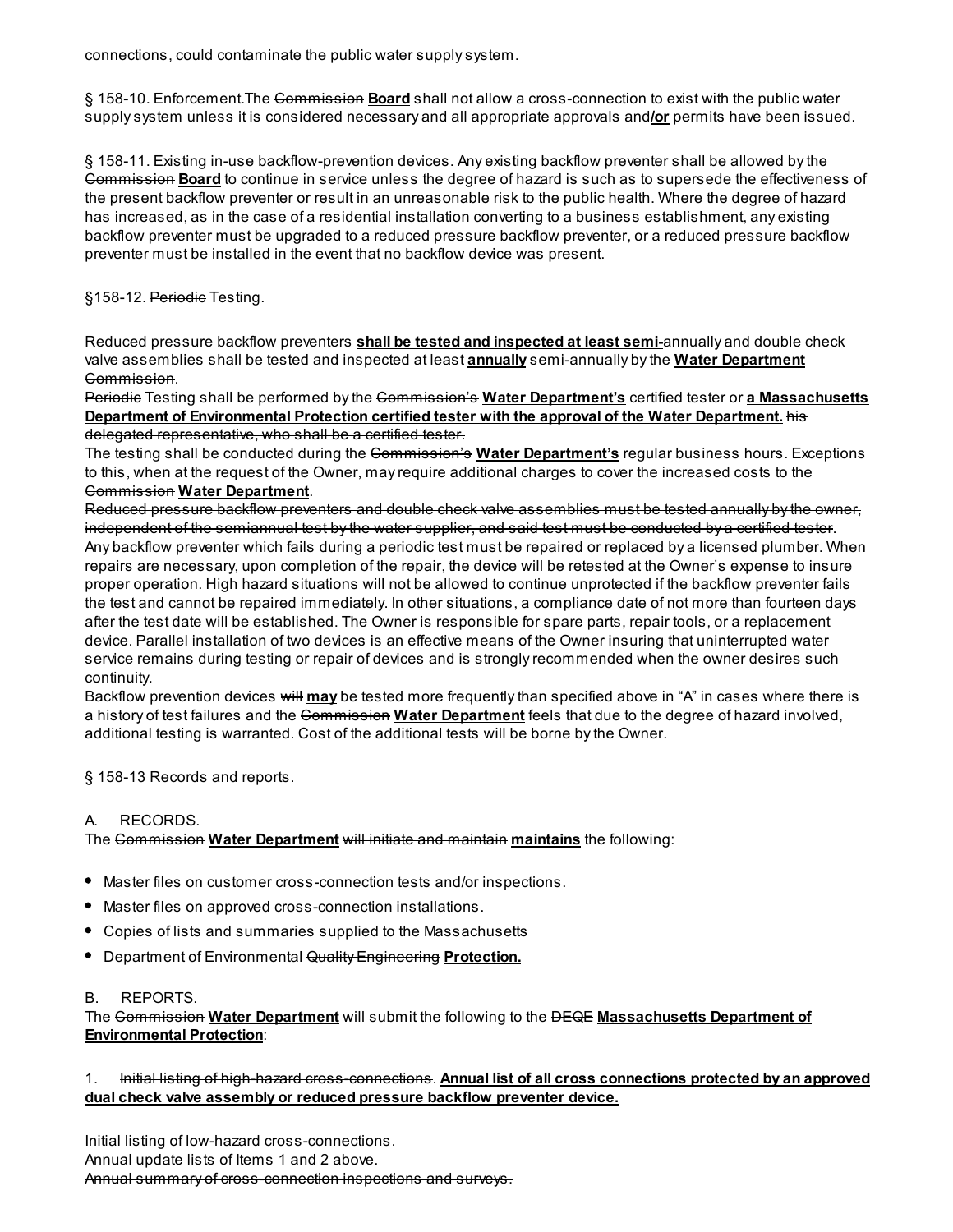§ 158-14 residential dual check.

Effective the date of the acceptance of the Cross Connection Control Program for the Town of Orleans, Massachusetts, All new residential buildings will be are required to install a residential dual check device immediately downstream of the water meter. This device will be provided by the Water Gommission Water **Department** at a scheduled cost to the homeowner. Installation of this residential dual check device on a retrofit basis on existing service lines will be instituted at a time and at a potential cost to the homeowner as deemed necessary by the Commission Water Department.

The Owner must be aware that installation of a residential dual check valve results in a potential closed plumbing system within his residence. As such, **The Owner shall be responsible for** provisions may have to be made by the Owner to provide for thermal expansion within his closed loop system, i.e., the installation of thermal expansion devices and/or pressure relief valves.

§ 158-15. Strainers.

The Commission Board strongly recommends that all new and retrofit installations of reduced pressure backflow preventers and double check valve assemblies include the installation of strainers located immediately upstream of the backflow device. The installation of strainers will may preclude the fouling of backflow devices due to both foreseen and unforeseen circumstances occurring to the water supply system such as water main repairs, water main breaks, fires, periodic cleaning and flushing of mains, etc. These occurrences may "stir up" debris within the water main that will cause fouling of backflow devices installed without the benefit of strainers.

ARTICLE III Water Supply[Adopted 5-8-2000 ATM, Art. 26 ]

§ 158-16. Authority.

This Bylaw is adopted by the T own under its police powers to protect public health and welfare and its powers under M.G.L. c. 40, §§ 21 et seq. And and implements the Town's authority to regulate water use pursuant to M.G.L. c. 41, § 69B. This bylaw also implements the Town's authority under M.G.L. c. 40, § 41A, conditioned upon a declaration of water supply emergency issued by the Department of Environmental Protection.

§ 158-17. Purpose.

The purpose of this bylaw is to protect, preserve and maintain the public health, safety and welfare whenever there is in force a State of Water Supply Conservation or State of Water Supply Emergency by providing for enforcement of any duly imposed restrictions, requirements, provisions or conditions imposed by the Town or by the Department of Environmental Protection.

§ 158-18. Definitions.

Person shall mean any individuals, corporation trust, partnership or association, or other entity.

State of Water Supply Emergency shall mean a State of Water Supply Emergency declared by the Department of Environmental Protection under M.G.L. c. 21G, § 15-17.

Water Users or Water Consumers shall mean all public and private users of the Town's public water system, irrespective of any person's responsibility for billing purposes for water used at any particular facility.

Enforcing person shall mean the Board of Water Commissioners, the Board of Health and Health Agent, Police Officers of the Town and any other persons designated by the Board of Water Commissioners to enforce this bylaw.

§ 158-19. Declaration of a State of water Supply Conservation.

The Town, through its Board ef Water Commissioners, may declare a State of Water Supply Conservation upon a determination by a majority vote of the Board that a shortage of water exists and conservation measures are appropriate to ensure an adequate supply of water to all water consumers. Public notice of a State of Water Conservation shall be given under § 158-21 of this bylaw before it may be enforced.

§ 158-20. Restricted Water Uses.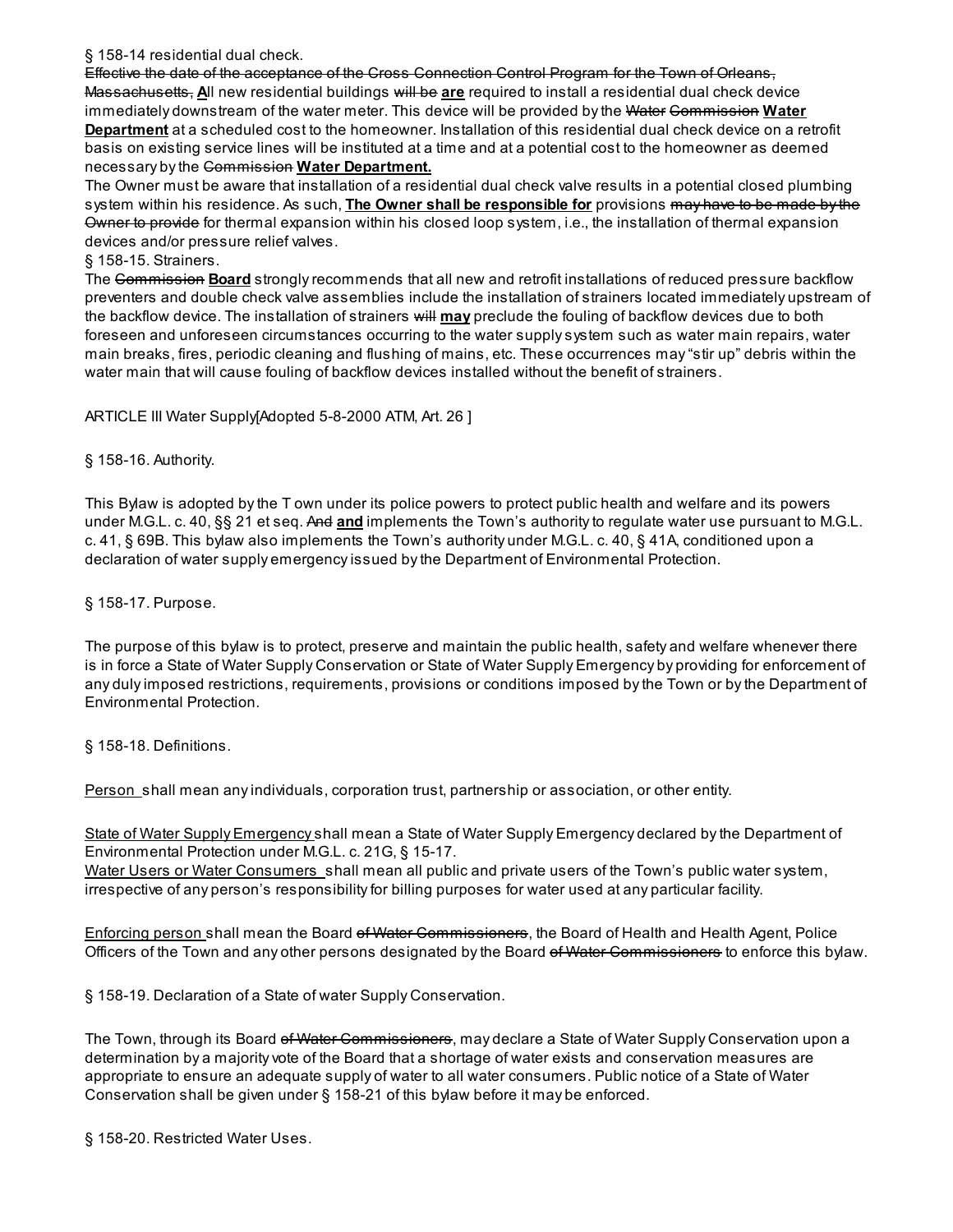A declaration of a State of Water Supply Conservation shall include **but not limited to** one or more of the following restrictions, conditions, or requirements limiting the use of water as necessary to protect the water supply. The applicable restrictions, conditions or requirements shall be included in the public notice required under § 158-21.

• Odd/Even Day Outdoor Watering. Outdoor watering by water users with odd numbered addresses is restricted to odd numbered days. Outdoor watering by water users with even numbered addresses is restricted to even numbered days.

- Outdoor Watering Ban. Outdoor watering is prohibited.
- Outdoor Watering Hours Restriction. Outdoor watering is permitted only during daily periods of low demand, to

be specified in the declaration of a State of Water Supply Conservation and/or public notice thereof.

- Filling Swimming Pools. Filling of swimming pools is prohibited.
- Automatic Sprinkler Use. The use of automatic sprinkler systems is
- prohibited.

§ 158-21. Public notification of a State of Water Supply Conservation; Notification of DEP (Department of Environmental Protection).

Notification of any provision, restriction, requirement or condition imposed by the T own as part of a State of Water Supply Conservation shall be published in a newspaper of general circulation within the Town, or by such other means reasonably calculated to reach and inform all users of water of the State of Water Supply Conservation. Any restriction imposed under § 158-20 shall not be effective until such notification is provided. Notification of the State of Water Supply Conservation shall also be simultaneously provided to the Massachusetts Department of Environmental Protection.

§ 158-22. Termination of a State of Water Supply Conservation; Notice.

A State of Water Supply Conservation may be terminated by a majority vote of the Board of Water Commissioners, upon a determination that the water supply shortage no longer exists. Public notification of the termination of a State of Water Supply Conservation shall be given in the same manner required by § 158-21.

§ 158-22.1. State of Water Supply Emergency, Compliance with DEP Orders.

Upon notification to the public that a declaration of a State of Water Supply Emergency has been issued by the Department of Environmental Protection, no person shall violate any provision, restriction, requirement, condition of any order approved or issued by the Department intended to bring about an end to the State of Emergency.

§ 158-22.2. Penalties.

Any person violating this bylaw shall be liable to the T own in the amount of \$50.00 for the first violation and \$100.00 for each subsequent violation, which shall inure to the Town. Fines shall be recovered by indictment, or on complaint before the District Court, or by non-criminal disposition in accordance with section 21 D of Chapter 40 of the general laws. Each day of violation shall constitute a separate offense.

§ 158-22.3. Severability.

The invalidity of any portion or provision of this bylaw shall not invalidate any other portion or provision thereof.

ARTICLE V Interest on Unpaid Water Bills [Adopted 10-7-1991 STM, Art. 12]

§ 158-24. Interest rate.

Town water bills which remain unpaid after their due date shall accrue interest at the rate of 14% per annum or at the maximum rate of interest which may be charged on tax bills under the provisions of Massachusetts General Laws Chapter 59, Section 57. Effective January 1, 1992 interest shall accrue from the due date or January 1, 1992, whichever is later, until the date of payment.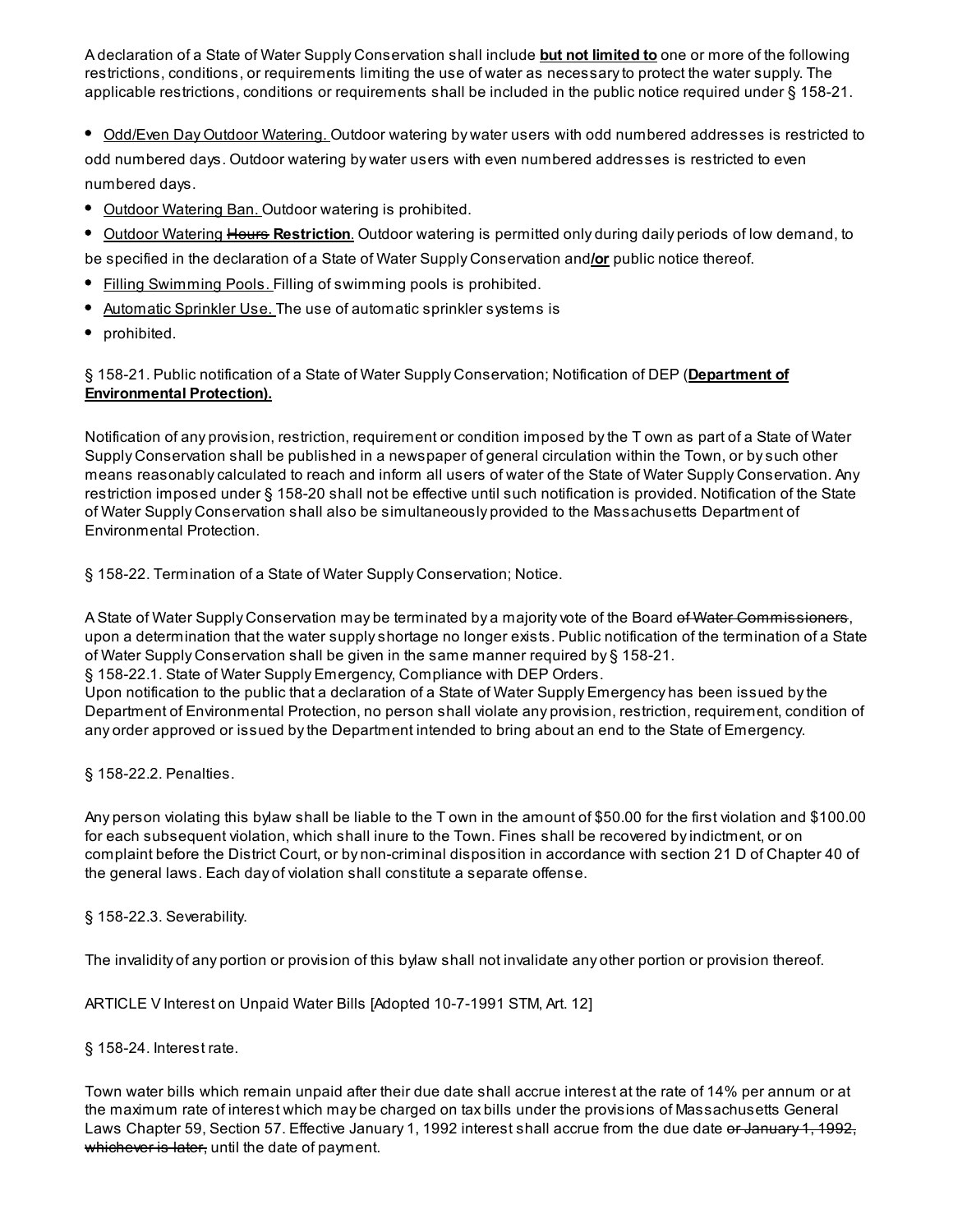ARTICLE VI Water Supply and Watershed District Protection[Adopted 5-12-1992 ATM, Art. 21]

§ 158-25. Authority.

This bylaw is adopted by the T own of Orleans under the Home Rule Amendment and its police powers to protect public health and welfare and the specific authorization under Massachusetts General Laws Chapter 40, Section 21.

§ 158-26 Purpose. [Amended 5-10-2004 ATM, Art. 29]

The purpose of this bylaw is to protect, preserve and maintain the public health, safety and welfare of the inhabitants of the town and quality of groundwater of the town and to preserve and protect the watershed, as defined in § 158- 27, as an area primarily devoted to the production of potable water.

§ 158-27. The watershed. [Amended 5-10-2004 ATM, Art 29]

The watershed shall consist of the following tracts of land within the Town: A. The Route 28 Tract consisting of the following parcels:

(1) Assessors Map 54, Parcel 1: 490+/- acres. Assessors Map 68, Parcel 5: 3.91 acres. Assessors Map 68, Parcel 7: 6.91 acres.

• The Quanset Road Tract consisting of the following parcels:

Assessors Map 81, Parcel 10: 13.67 acres. Assessors Map 81, Parcel 9: 3.33 acres. Assessors Map 81, Parcel 5: 11.48 acres. Assessors Map 75, Parcel 119: 4.00 acres. Assessors Map 75, Parcel 87: 6.53 acres. Total area: 39.01 acres.

C. The Lots Hollow Road Tract consisting of the following parcel:

(1) Map 47, Parcel 96: 3.88 acres.

§ 158-28. Land use within the watershed. [Added 5-10-2004 ATM, Art. 29]

The primary use of the land located in the watershed shall be the production, treatment and protection of potable water and to provide suitable sites for the location of future wells.

The watershed may also be used for selected recreational activities, as authorized from time to time by the Board of Water Commissioners, after notice and a public hearing.

C. The Board of Water Commissioners is hereby authorized to promulgate regulations for the purpose of carrying out the provisions of this bylaw, including the regulation of all activities conducted within the watershed other than the production of water, and uses incidental and related thereto. Failure of the Board of Water Commissioners to promulgate such regulations or a legal declaration of the regulations' invalidity by a court of law shall not act to suspend or invalidate the effect of this bylaw.

§ 158-29. Watershed management plan. [Added 5-10-2004 ATM, Art. 29]

The Board of Water Commissioners shall be charged with the

responsibility of drafting a Watershed Management Plan, the primary purpose of which shall be to set forth recommendations for management of the watershed in order to protect the town's supply of potable water. The plan shall include, but not be limited to, an assessment of the natural habitat of the watershed, recommendation(s) for the control of nonpublic water supply activities within the watershed, assessment of the impact(s) of activities within the watershed, recommendation(s) for posting of informative signs and a trail system for passive recreational activities, and an analysis of fiscal impact(s) resulting from the implementation of the Plan. The Board of Water Gommissioners shall conduct a public hearing, after public notice, prior to the adoption of the Plan and any amendments thereto.

§ 158-30. Discharge of firearms and explosives regulated.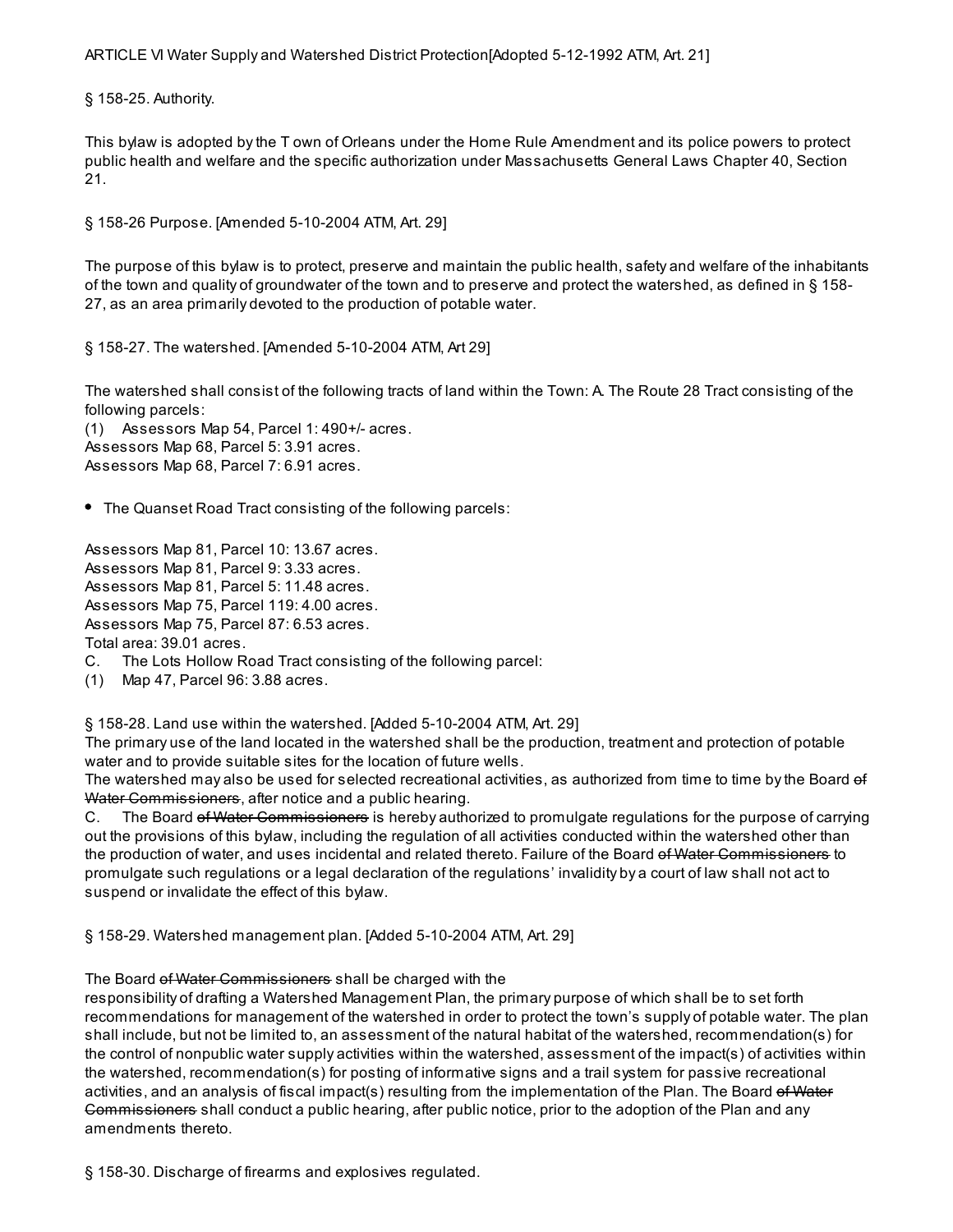No person shall fire or discharge any firearms or explosives of any kind for target practice purposes within the limits of the Town of Orleans watershed without the permission of the Board of Water Commissioners.

§ 158-31. Violations and penalties; enforcement.

Any person who violates this bylaw, or any regulation promulgated hereunder by the Board of Water Gommissioners, shall be liable to the Town in the amount of two hundred fifty dollars (\$250) (\$200.) for the first violation and three five hundred dollars (\$300.) (\$500.) for each subsequent violation. Each day or portion thereof during which the violation continues shall constitute a separate offense. [Amended 5-10-2004 ATM, Art. 29] This bylaw may be enforced pursuant to the noncriminal disposition procedures provided for Massachusetts General Laws Chapter 40 Section 21D. (Simple Majority Vote Required)

MOTION: To accept and adopt Article #32 as printed in the warrant.

ACTION: Voted, voice vote carries unanimously.

## ARTICLE 33. AMEND GENERAL BYLAW SECTION 159-10: Mooring /docking regulations and policies

To see if the Town will vote to amend the General Bylaws, Chapter 159, Waterways, by removing the language from Section 159-10 A(1) indicated by a strikethrough.

No person shall keep or moor any vessel, float, or raft greater than nine (9) feet in overall length for a period in excess of fourteen (14) consecutive days in or on the waters, flats, or shores of the town of Orleans, except when tied to a private pier, without first obtaining a mooring permit and mooring permit sticker from the Harbormaster.

Or to take any other action relative thereto. (Simple Majority Vote Required)

MOTION: To accept and adopt Article #33 as printed in the warrant.

**ACTION:** Voted, voice vote carries by the necessary majority.

## ARTICLE 34. SPECIAL LEGISLATION - ROOM OCCUPANCY TAX

To see if the Town will vote to authorize and instruct the Board of Selectmen to petition the Great and General Court (State Legislature) for special legislation authorizing the Town to impose a room occupancy tax on vacation rentals, including but not limited to apartments, single or multiple family housing, cottages, condominiums and time share units or any such temporary occupancy not currently subject to such tax, or to take any other action relative thereto. (Board of Selectmen)

(Simple Majority Vote Required)

MOTION: To indefinitely postpone Article #34.

ACTION: Voted, voice vote carries by the necessary majority.

#### ARTICLE 35. EXPLORE REGIONALIZATION OFPOLICE DEPARTMENT WITH OTHER TOWNS

To see if the Town will vote to support the efforts of the Board of Selectmen to explore the potential for regionalization of the Town's police department with neighboring towns, or to take any other action related thereto.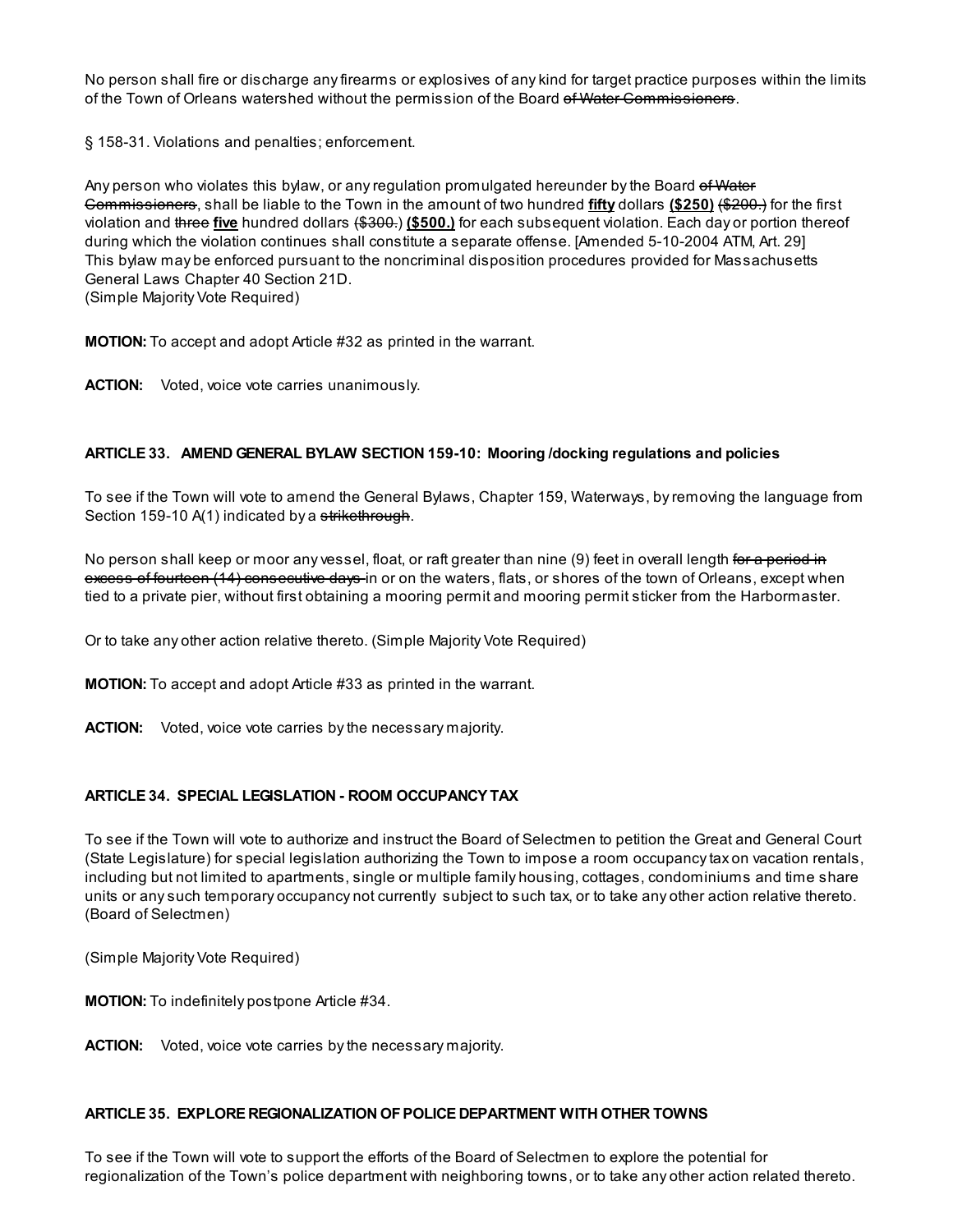(Simple Majority Vote Required)

MOTION: To accept and adopt Article #35 as printed in the warrant.

MOTION: To move the question.

ACTION: Voted, voice vote carries unanimously to move the question.

**ACTION:** On the main motion, voted, voice vote carries by the necessary majority.

#### ARTICLE 36. CAPE & VINEYARD ELECTRIC COOPERATIVE MEMBERSHIP

To see if the Town will vote to authorize the Board of Selectmen to apply on behalf of the Town for membership in the Cape & Vineyard Electric Cooperative, Inc., (the "Cooperative") all in accordance with the Bylaws of the Cooperative, a copy of which, amended as of August 11, 2008, is on file with the Town Clerk, or to take any other action relative thereto. (Simple Majority Vote Required)

MOTION: To accept and adopt Article #36 as printed in the warrant.

ACTION: Voted, voice vote carries unanimously.

#### ARTICLE 37. FREE CASH

To see if the Town will vote to transfer from Free Cash in the Town's Treasury a sum of money to be used for the reduction of taxes, or to take any other action relative thereto. (Simple Majority Vote Required)

MOTION: To accept and adopt Article #37 and that the sum of Six Hundred Sixty-five Thousand and00/100 Dollars (\$665,000.00) be transferred from available for this purpose in FY 2010.

ACTION: Voted, voice vote carries unanimously.

#### ARTICLE 38. CLOSINGARTICLE

And to act on any other business that may legally come before the meeting. (Simple Majority Vote Required)

MOTION: To adjourn this meeting.

ACTION: Voted, voice vote carries unanimously

Annual Town meeting was adjourned at 7:37 p.m.